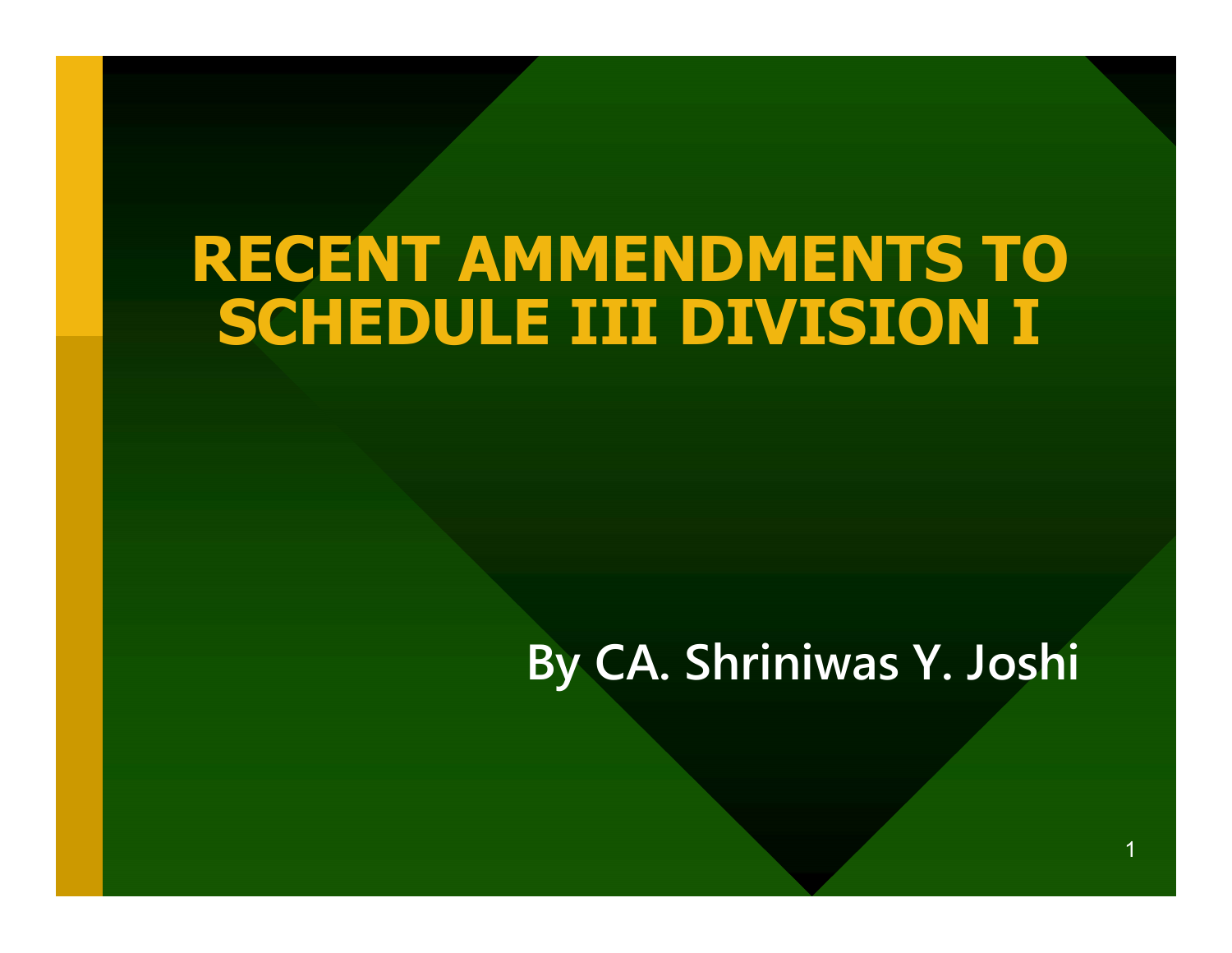#### Schedule III Additional Disclosures

► MCA Notification dtd. 24<sup>th</sup> March 2021

 Aims to improve Corporate Governance, Auditor's responsibility and transparency in disclosures of Management action

Will improve Independence of Auditors

 Substantial discipline in finalization expected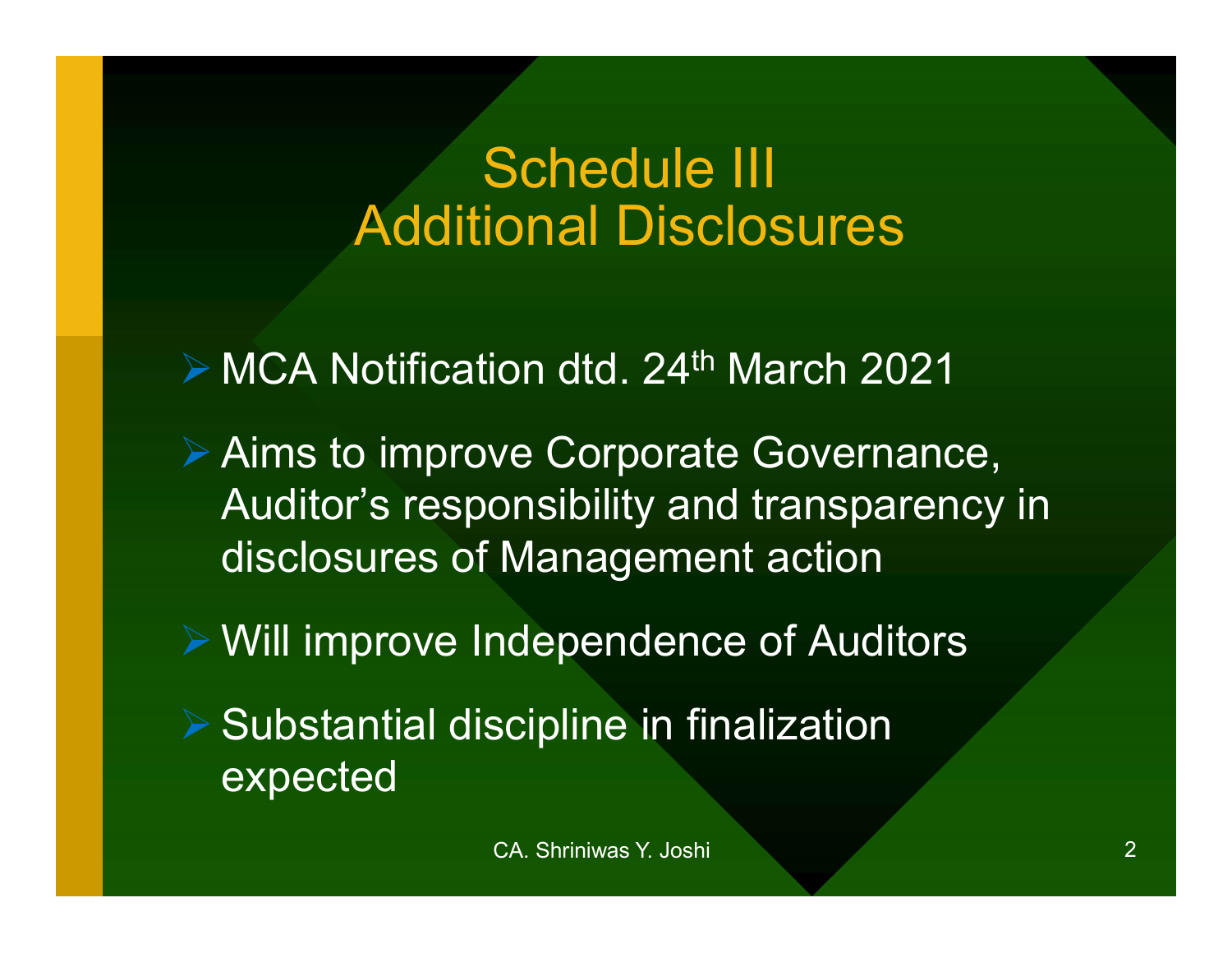Schedule III **Other Aspects** 

**▶ Proprietary Audit in addition to true and** fair view

Futuristic projections included in CWIP

**▶ Substantial additional work, risk and** responsibility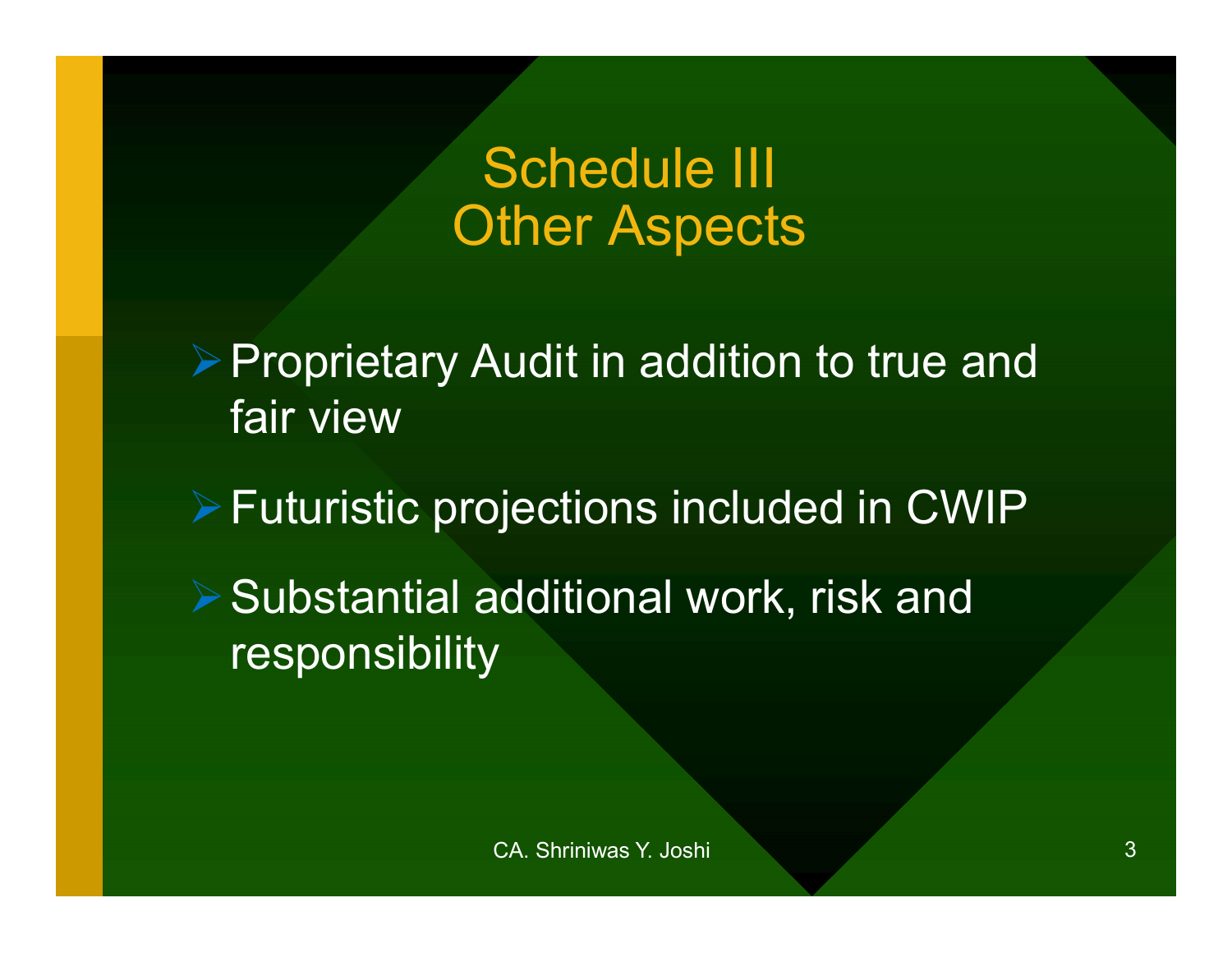#### Schedule III **Other Aspects**

- **▶ Requirements of the Companies Act and** notified Accounting Standard would prevail
- $\triangleright$  Disclosure requirement under various other Acts also to be followed
- **Ferms used in Schedule III shall have** meaning as defined in applicable Accounting **Standards**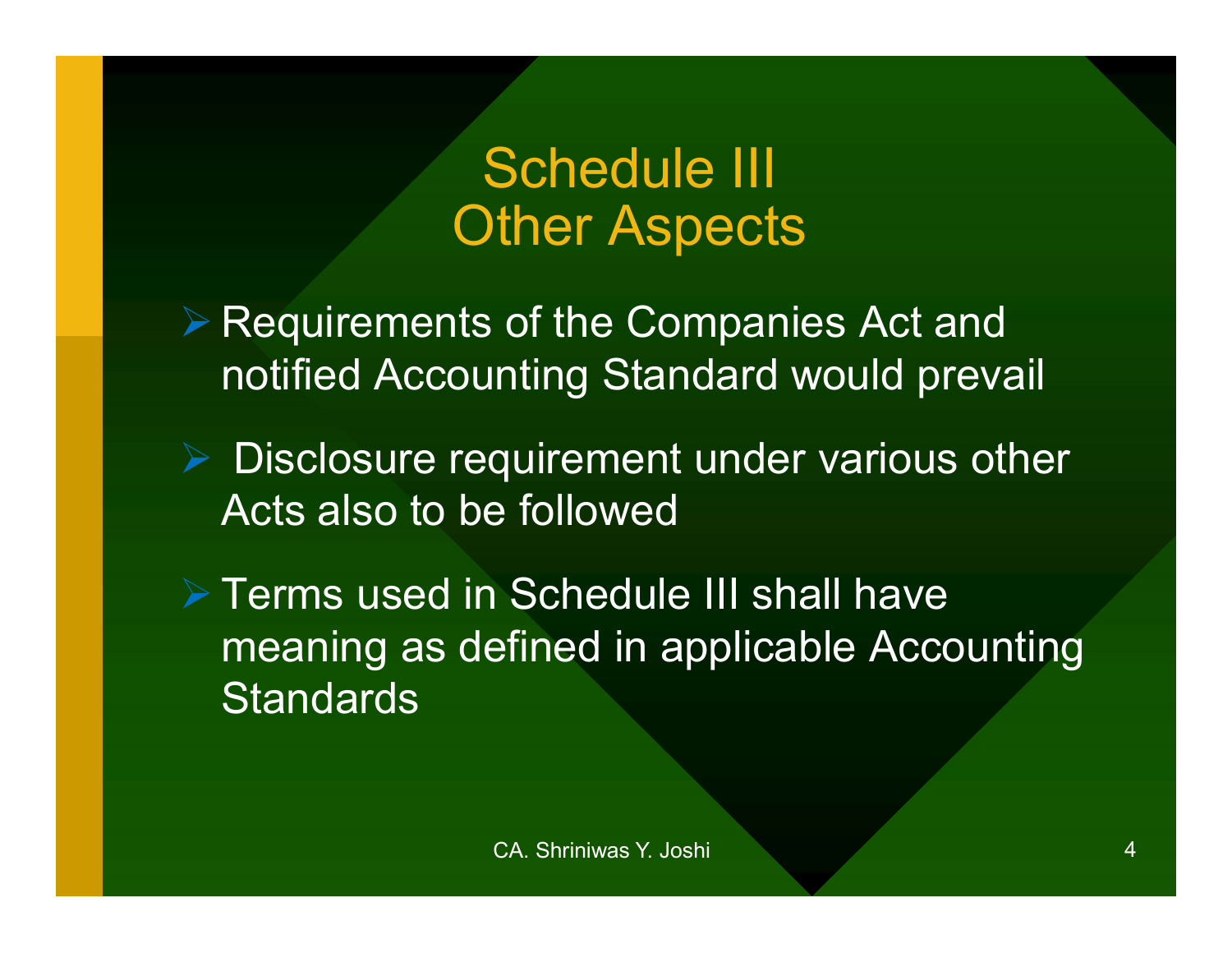#### Schedule III **Other Aspects**

- Disclosure requirements are minimum requirements
- For better understanding of Financial position<br>For better understanding of Financial position Line<br>items, sub-line items and sub-totals can be<br>presented as an addition or substitution on the face items, sub-line items and sub-totals can be presented as an addition or substitution on the face of financial statements ► For better understanding or Financial position – Line<br>items, sub-line items and sub-totals can be<br>presented as an addition or substitution on the face<br>of financial statements<br>> Unit of measurement uniformly throughout F
- Unit of measurement uniformly throughout Financial Statements and Notes and rounding off as prescribed
- applicable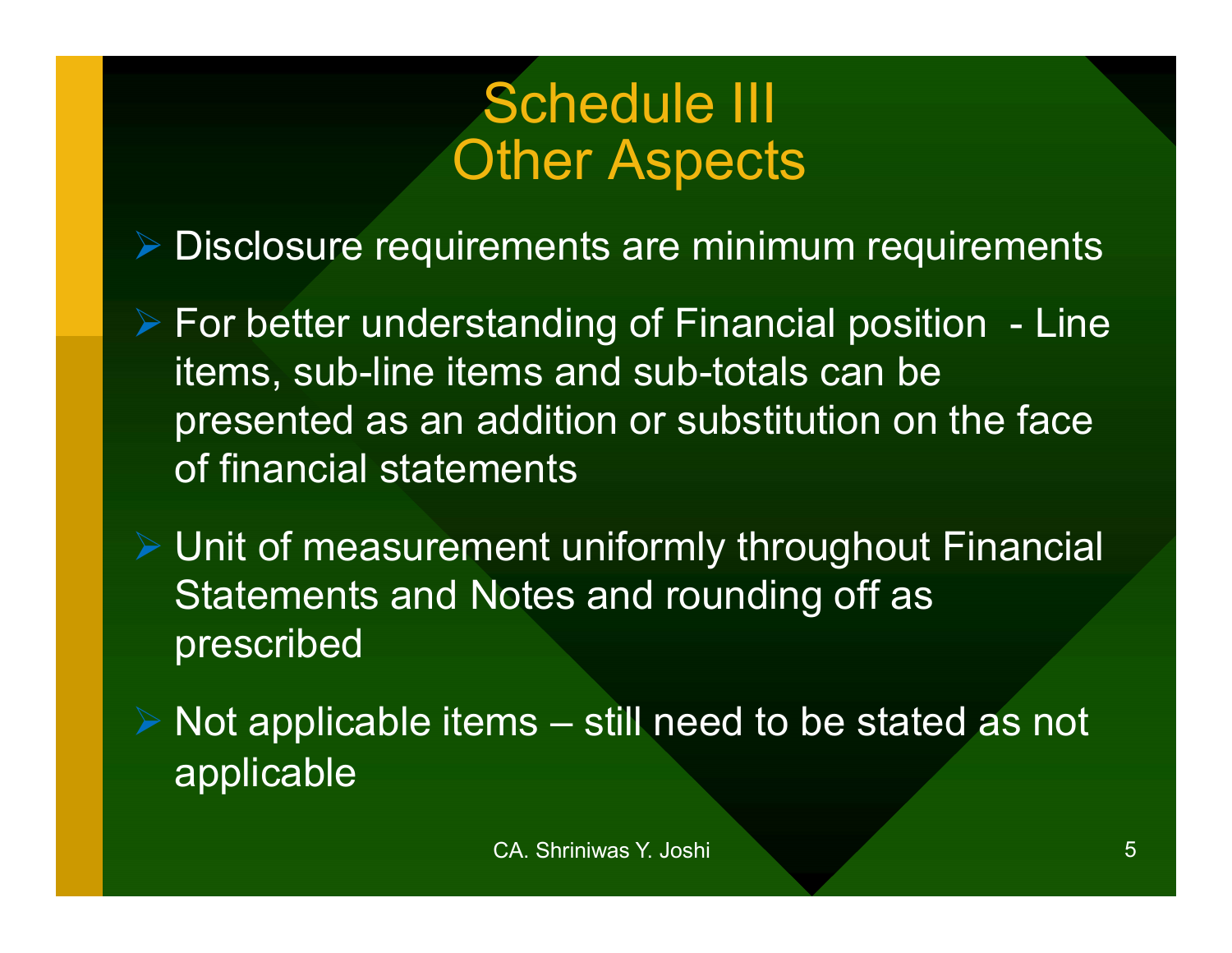#### Schedule III Guidance Notes

▶ ICAI Guidance Notes on Division I, Division II and Division III by CLCGC

- Covers only disclosure guidance
- **▶ Aligned with CARO 2020** 
	- Conceptual guidance provided

 Guidance Note proposes that balance be maintained in providing excessive details v/s too much aggregation, not to obscure important **information**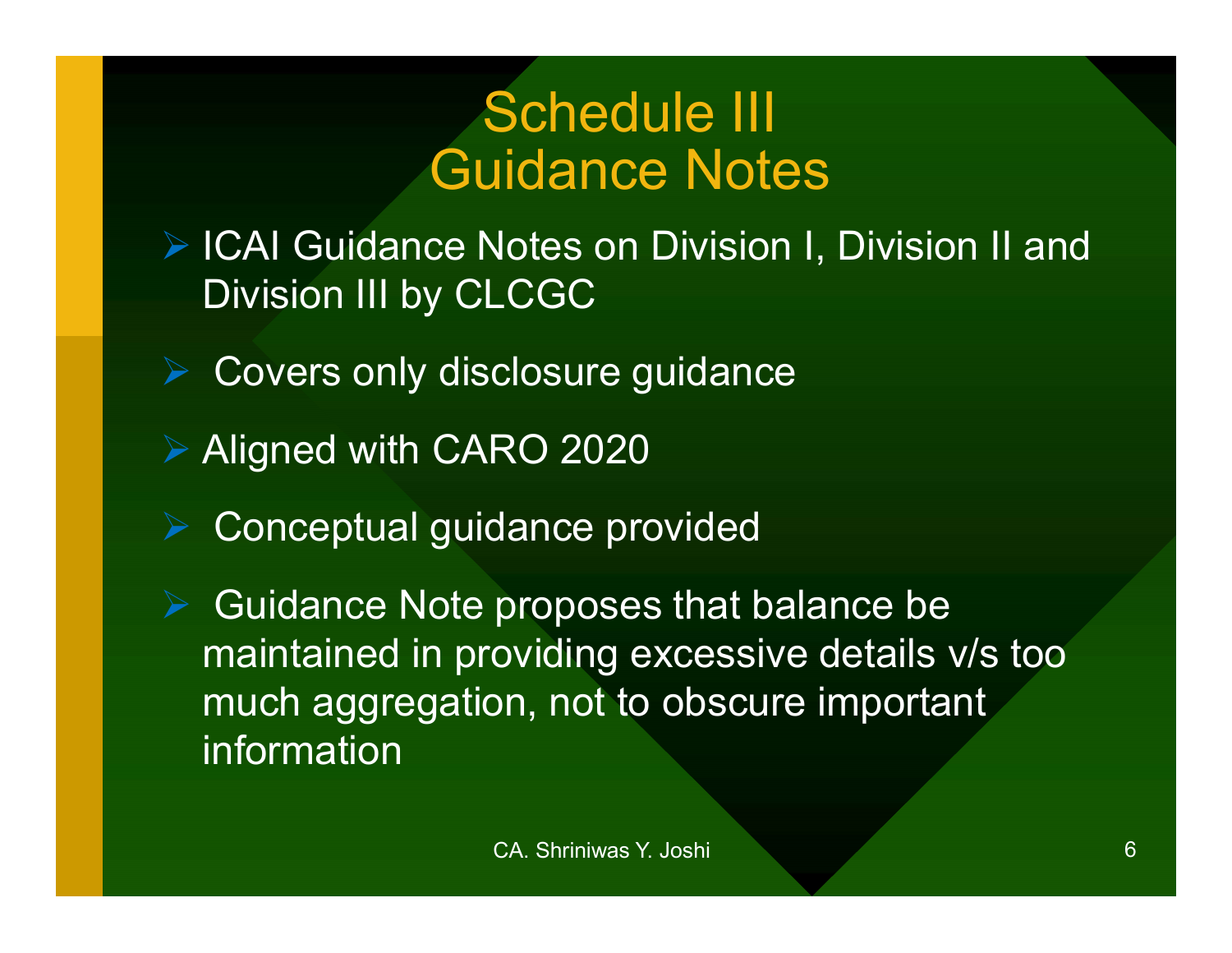#### Schedule III Guidance Notes

- **► Clarification issued by ICAI regarding authority** attached and recommendatory nature
	- Guidance on matters which may arise and assistance in resolving difficult issues
- ▶ Documentation required why Guidance Note is not necessary to be followed
- $\triangleright$  If the Financial Statements prepared without following GN, disclosure in Audit Report may be necessary considering circumstances of the case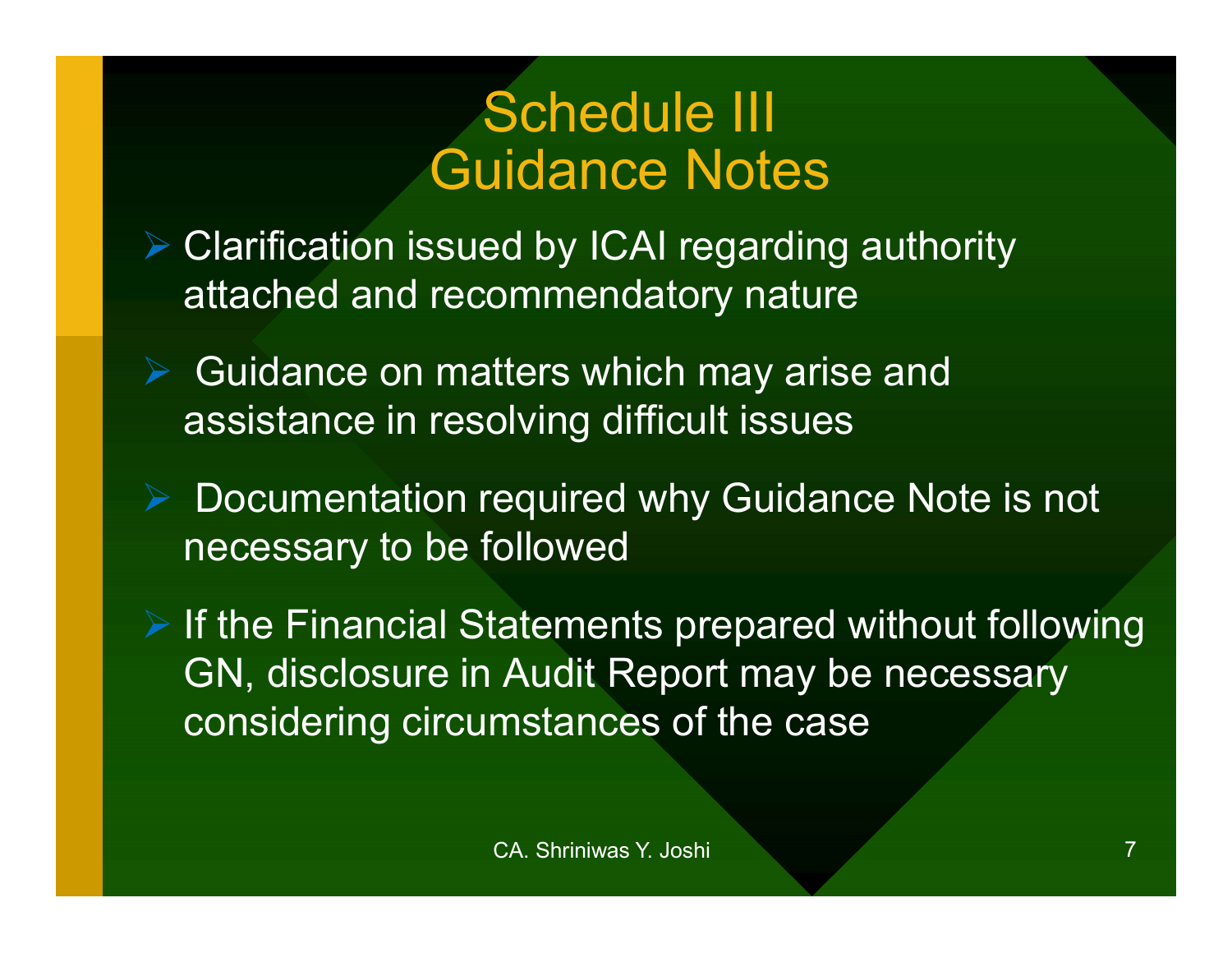# GNs of ICAI on Accounting

Other relevant guidance notes are -**Revaluation Reserve Employee share based payments - Minimum Alternative Tax** ■ Rate Regulated Activities **Derivative Contracts** Share based payments<br>Iternative Tax<br>ated Activities<br>Contracts<br>CA. Shriniwas Y. Joshi 8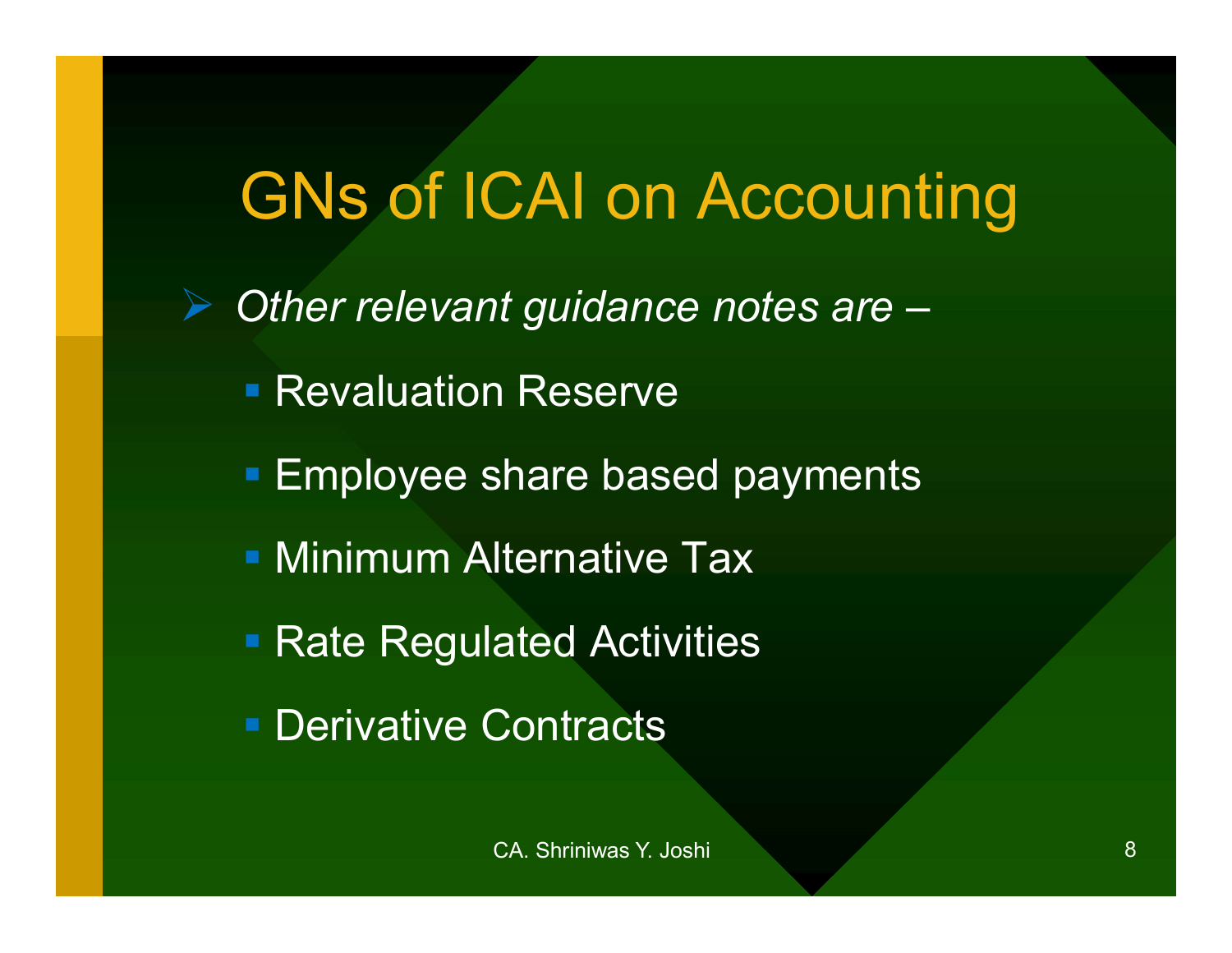# Additional Disclosures Schedule III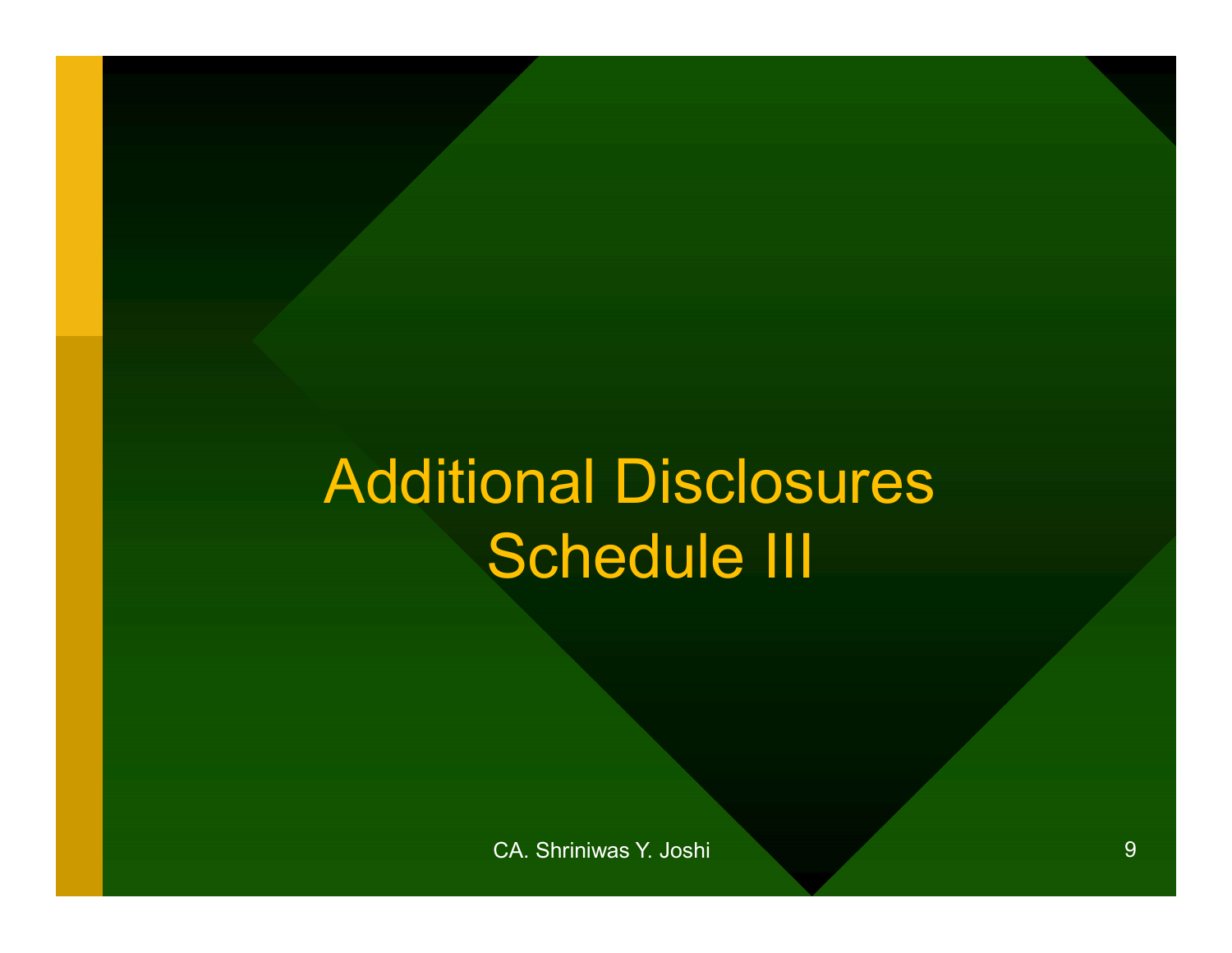# Share Holding of Promoters

- $\triangleright$  For each class of shares
- $\triangleright$  Percentage change during the year over opening balance or first issue during the year

**▶ Give Number and value of shares, change** during the year and year end balance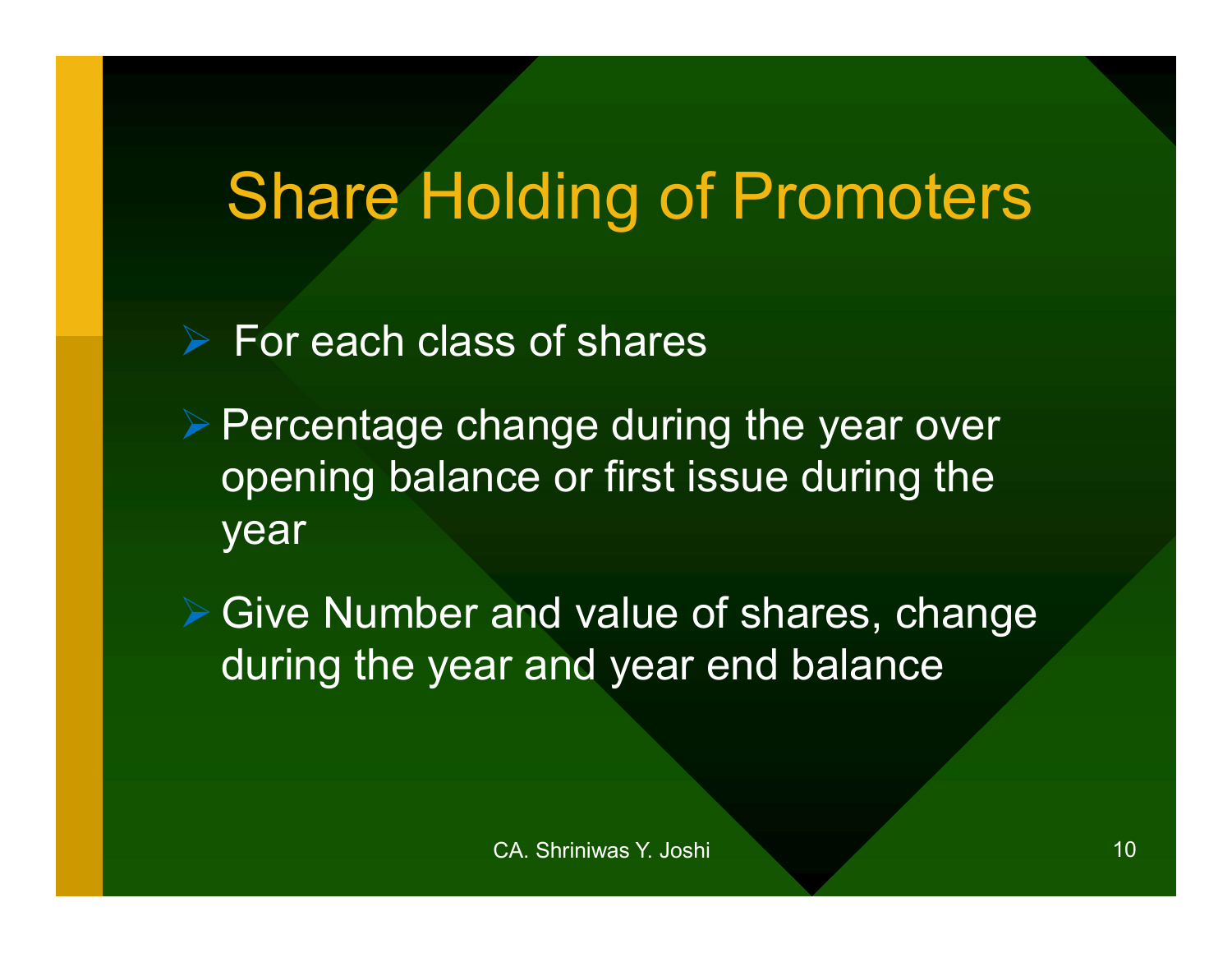# Trade Payables

 $\triangleright$  Purchase of Goods and Services received in the normal course of business

 $\triangleright$  Not under contractual obligation such as Statutory Payments, Purchase of Property, Reimbursable expenses, interest accrued on Trade payables etc.



CA. Shriniwas Y. Joshi 11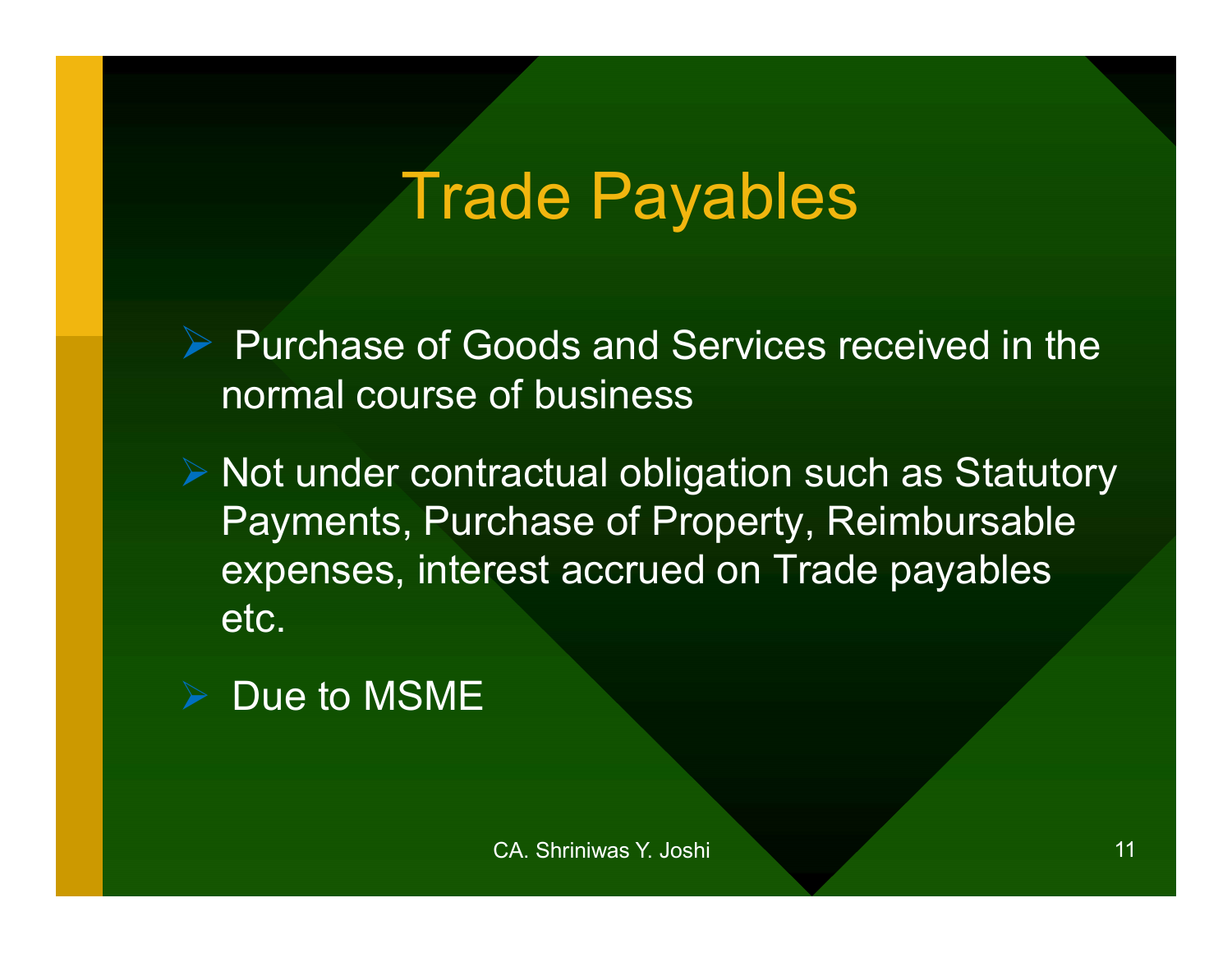# Trade Payables

- ▶ Ageing Schedule
- $\triangleright$  If no due date of payment then date of transaction to be considered
- $\triangleright$  Add 'unbilled liabilities' and 'not due' as additional information
- **▶ Disputed dues for MSME and others**
- **▶ Definition of dispute as defined under IBC Code,** 2016 abilities' and 'not due' as<br>mation<br>for MSME and others<br>pute as defined under IBC Code,<br>c<sub>A. Shriniwas Y. Joshi</sub> 12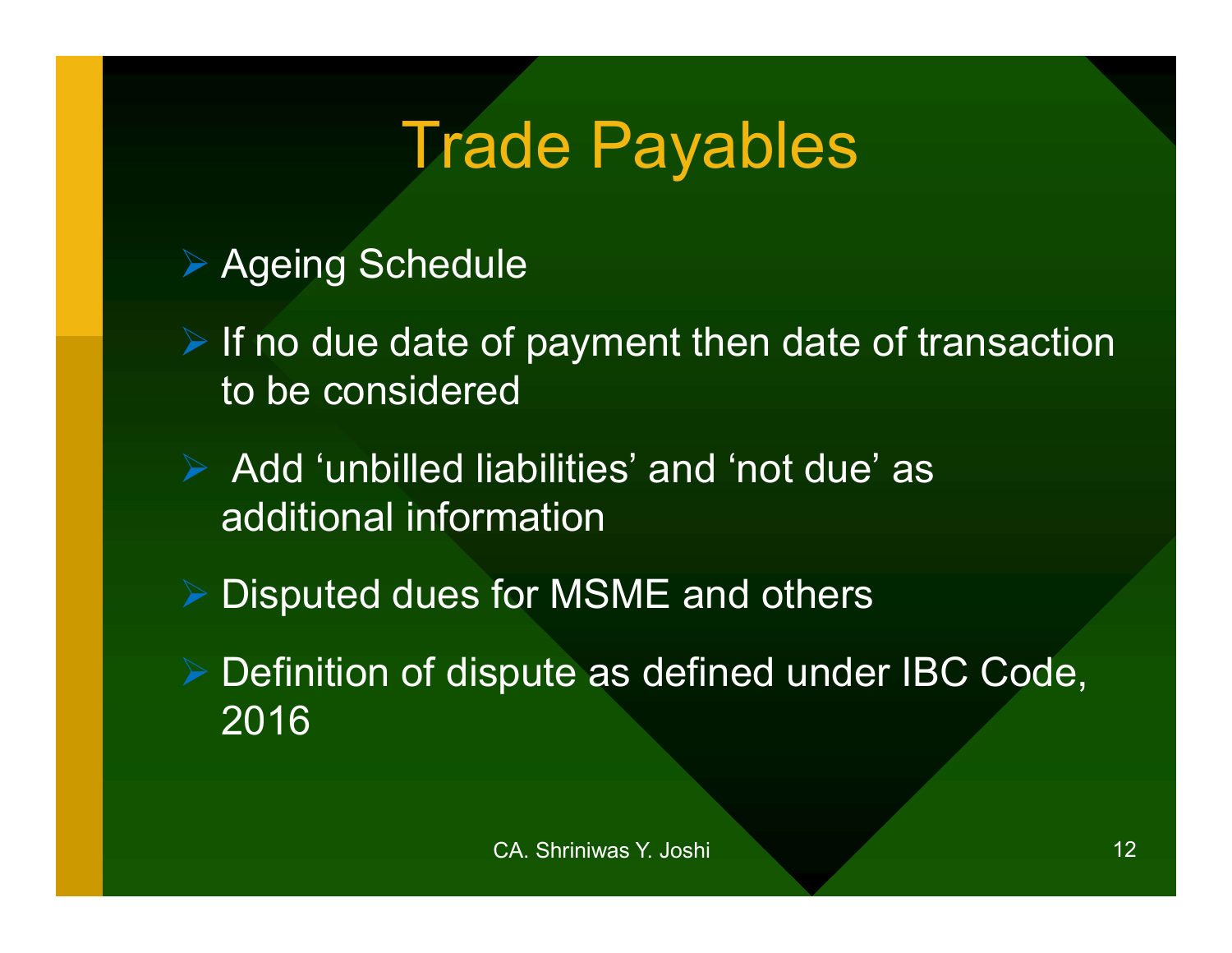# Capital Work in Progress

- $\triangleright$  Projects in progress and projects temporarily suspended with Ageing
- $\triangleright$  Project wise details required
- Aggregation for projects not considered material at individual level
- $\triangleright$  Projects considered as Investment property under development also covered
- $\triangleright$  Projects temporarily suspended during the year but resumed either during the year or after end of the period need appropriate consideration ered as Investment property under<br>
o covered<br>
arily suspended during the year but<br>
during the year or after end of the<br>
ropriate consideration<br>
CA. Shriniwas Y. Joshi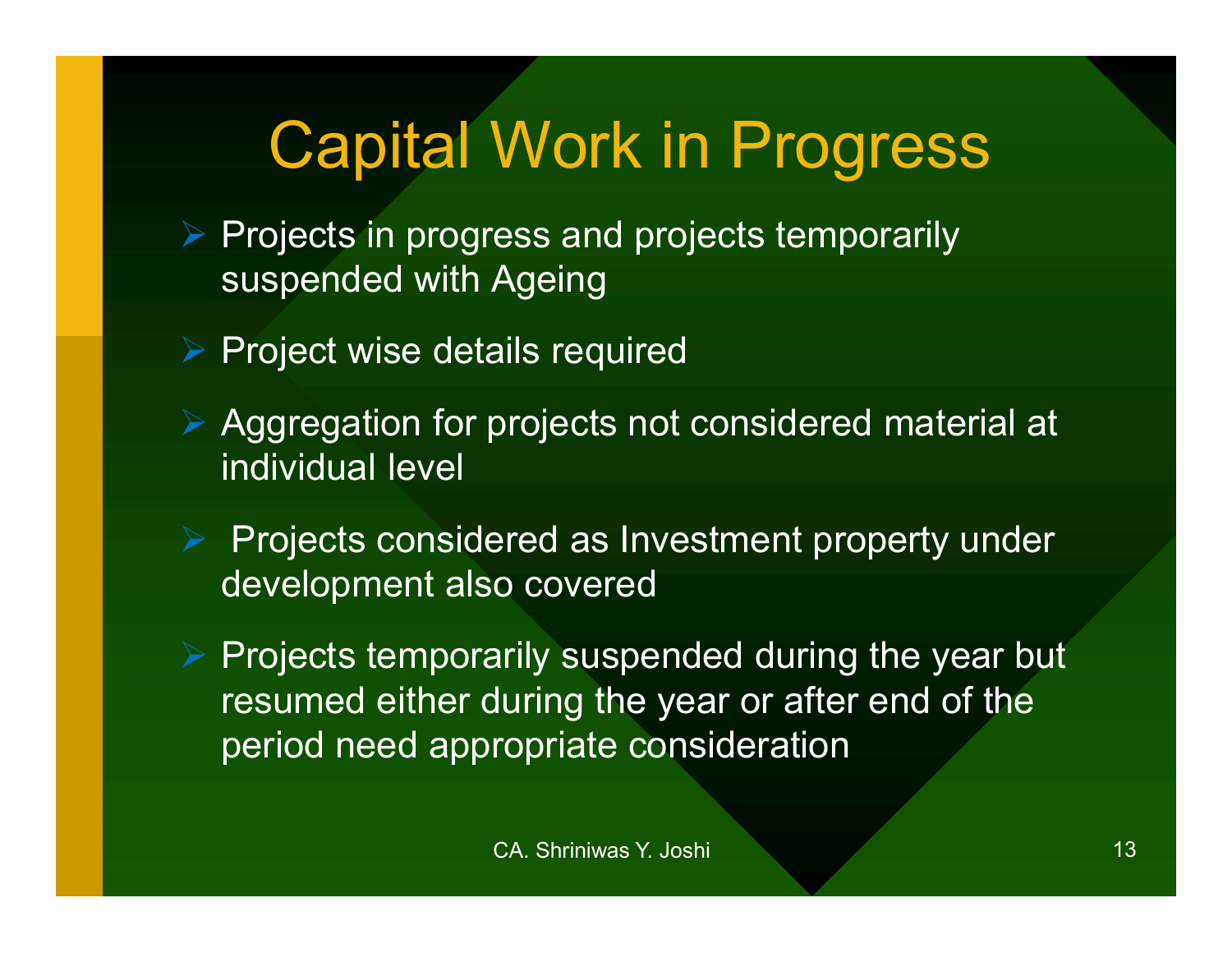#### Capital Work in Progress

 For overdue period and cost over run, original plans to be considered

 Update of estimates and assumptions not taken as revised plan mates and assumptions not<br>ed plan<br>ble as well as intangible assets<br>c<sub>A. Shriniwas Y. Joshi</sub>

Data for tangible as well as intangible assets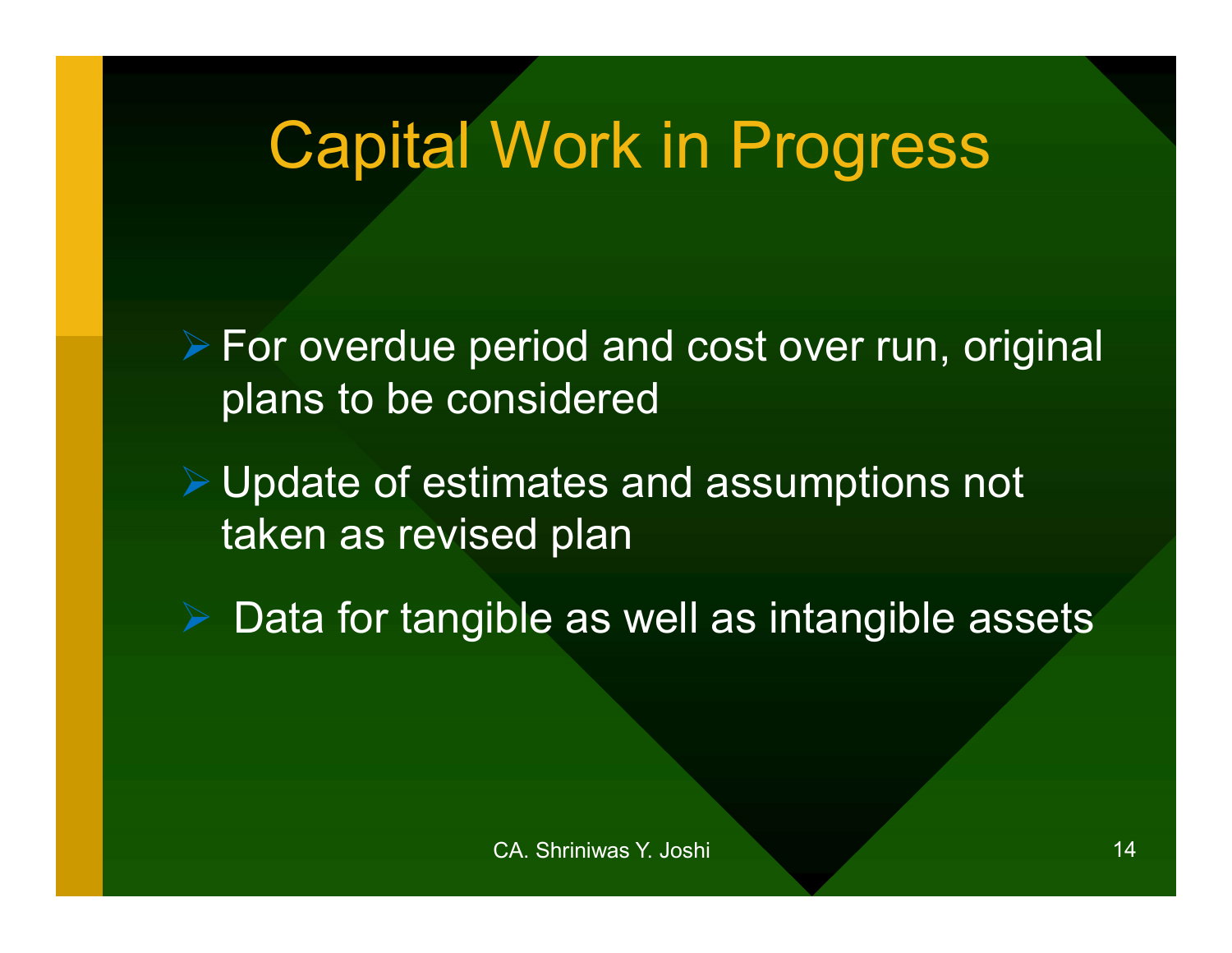## Trade Receivables

- Undisputed and disputed Trade Receivables considered good or doubtful to be segregated with Ageing
- $\triangleright$  Dispute to be properly classified
- Unbilled revenue, bad and doubtful debt provision, related parties to be disclosed separately The, bad and doubtful debt provision,<br>to be disclosed separately<br>ng Term Trade receivables to be<br>igations to be taken as 'others'<br>c<sub>A. Shriniwas Y. Joshi</sub> 15
- **▶ Current and Long Term Trade receivables to be** segregated
- Contractual obligations to be taken as 'others'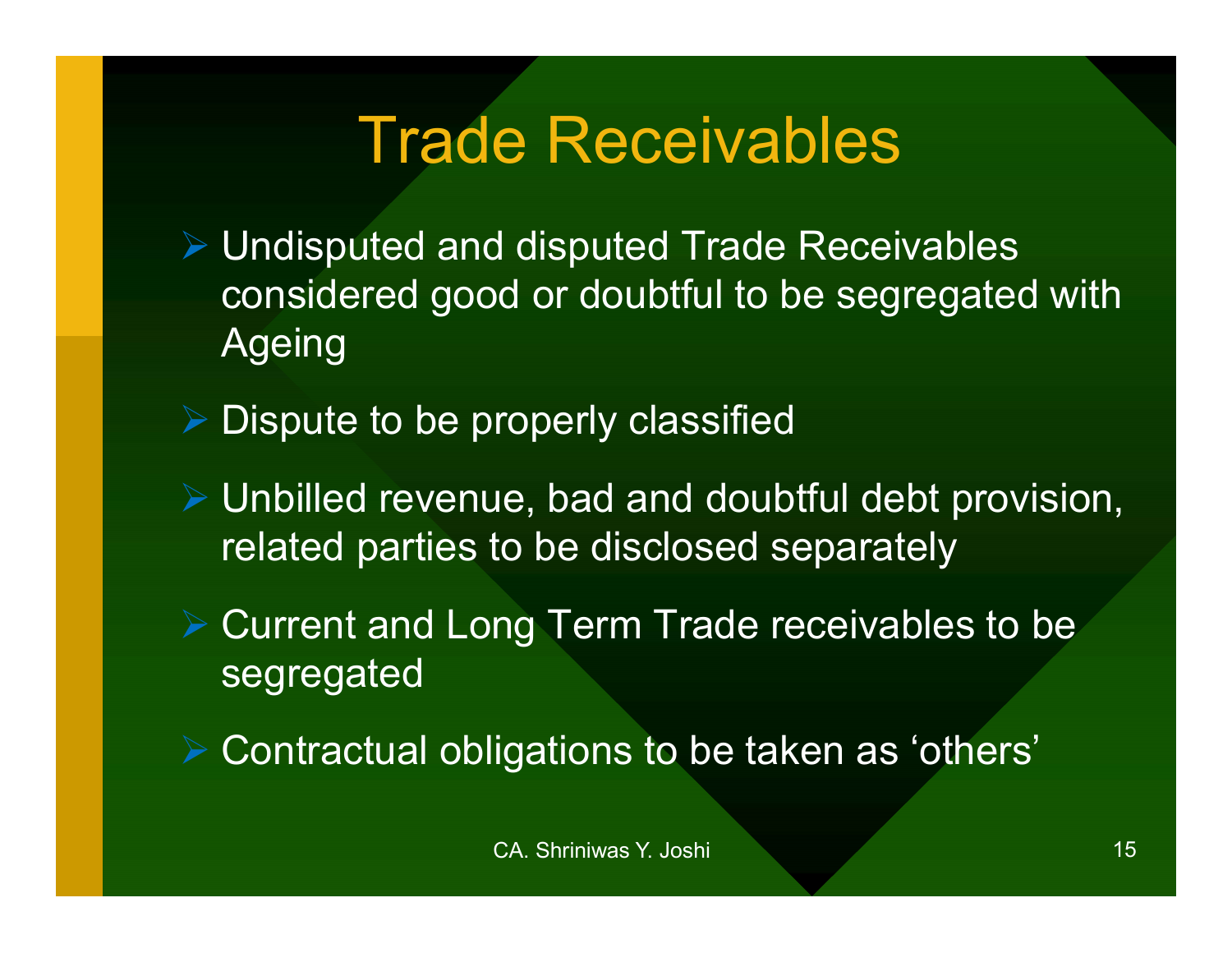### Title Deeds

- ▶ Section 187 require property, security and other assets to be held in the name of company
- $\triangleright$  Details required include properties held by related parties and reason for it not being held in the name of the company along with dispute if any
- **▶ Investment property and assets held for** disposal also to be included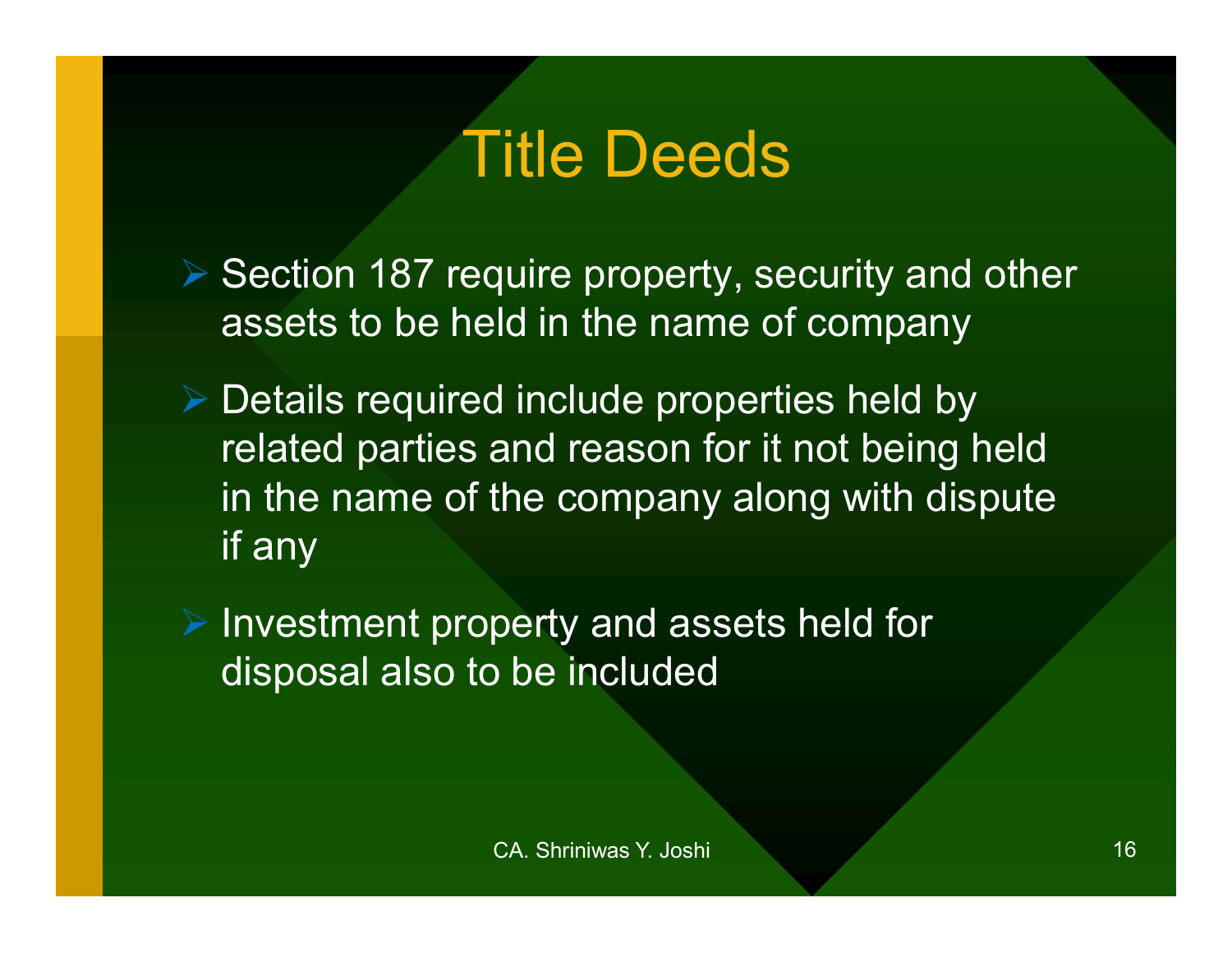## Title Deeds

- **▶ Genuineness not to be checked**
- $\triangleright$  Purpose is to find out use of company's funds without corresponding benefit accruing to the company
- **► No control on purchase, sale, mortgage or** other benefits accruing
- **Dispute may not be genuine**
- $\triangleright$  Diversion of funds given may be possible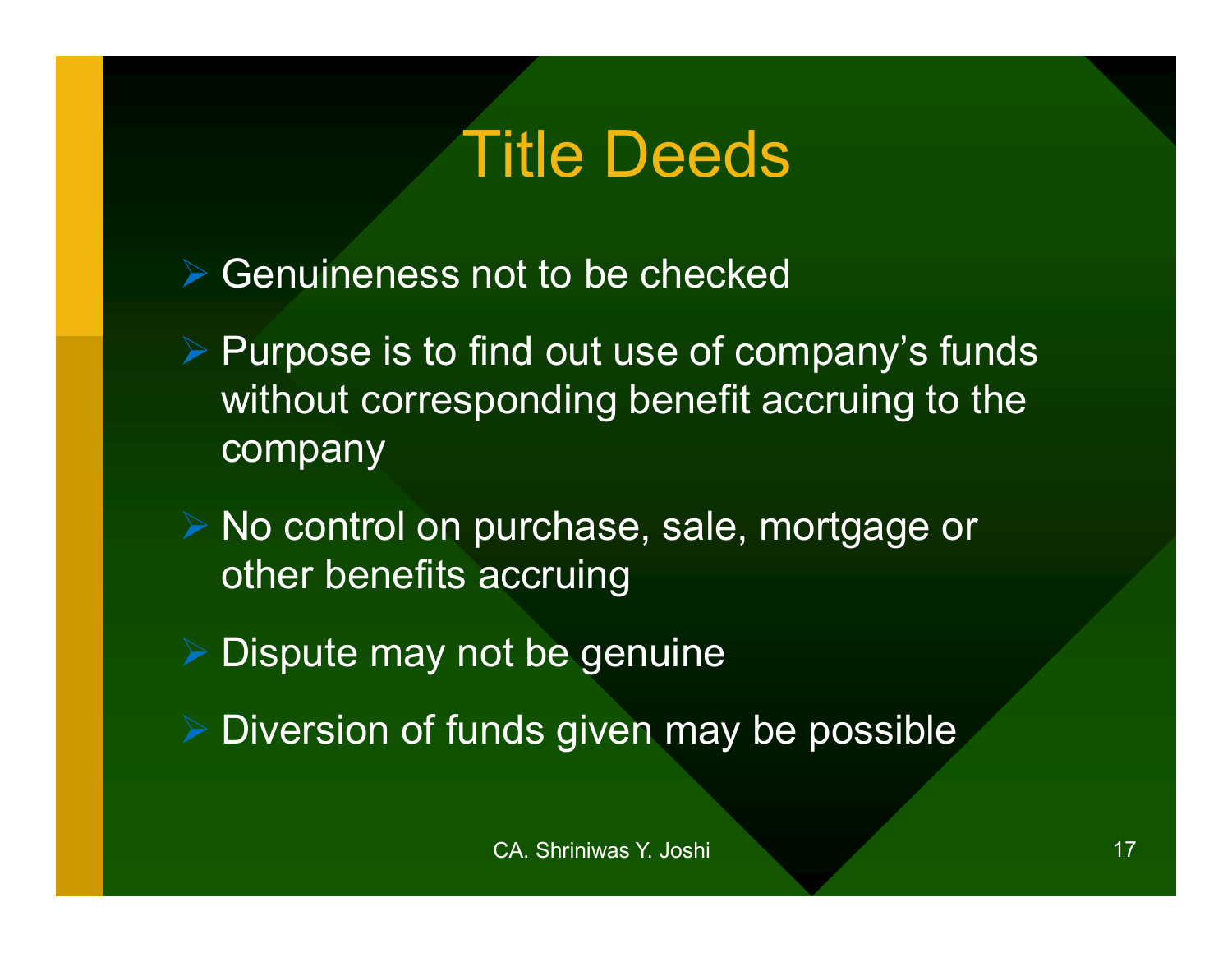# Loans & Advances Granted

- Capital Advances covered
- ▶ AS-18 and Section 186(4)
- Loans and Advances due from related parties and others to be segregated along with provision for bad and doubtful loans
- **► Secured and un-secured Advances to be** segregated
	- Loans and Advances repayable on demand or without specifying any terms or period of repayment to related parties to be given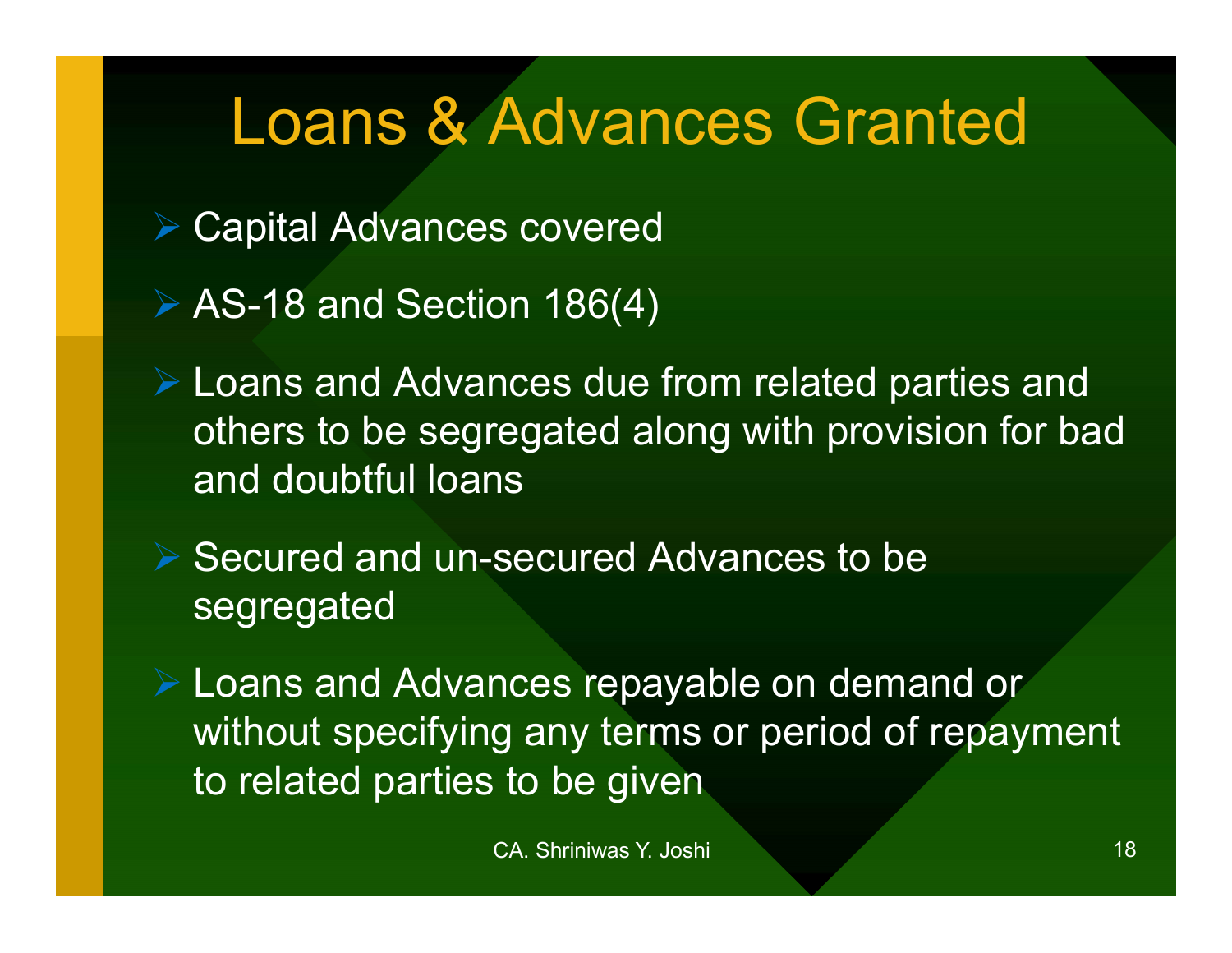# Securities of Current Assets against the Borrowings

- **▶ Quarterly returns filed with banks to be in agreement** with books
- Working capital sanctioned includes funded and non-funded advances
- Material discrepancies to be given with reason and reconciliation
- **▶ Borrowings on security of current assets of other** entities in the same group also covered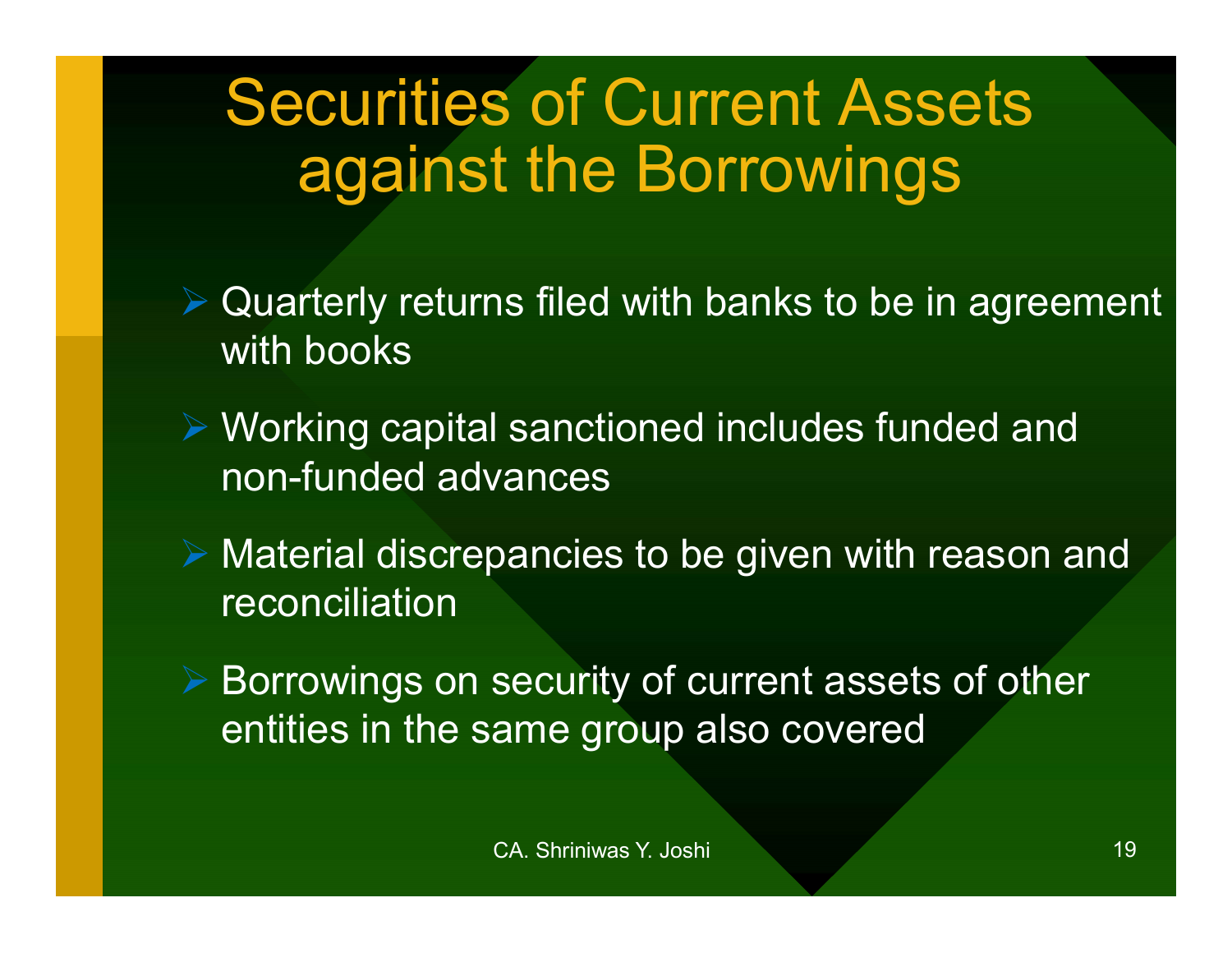## Relation with struck off **Companies**

- $\triangleright$  Transactions with Companies struck off under Section 248 (New Act) or Section 560 ( Old Act) covered
- $\triangleright$  Investments in securities, receivables, payables, shares held and other balances to be disclosed
- ▶ Relationship with Struck off Companies to be disclosed
- Reason for such transactions along with provisions/ write-off required need to be verified by Auditor
- $\triangleright$  Transactions settled/reversed/squared off during the year also to be reported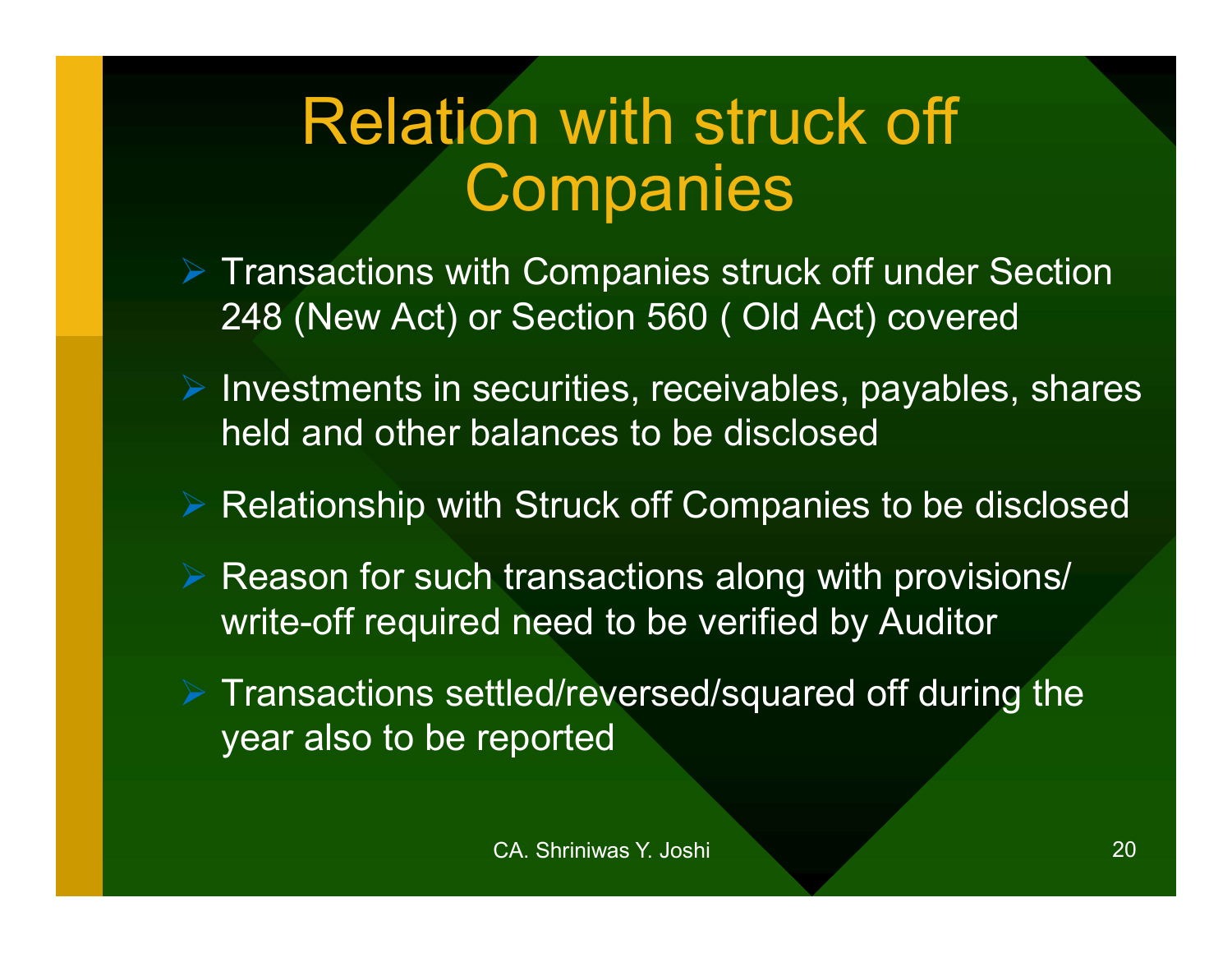# Charge Registration

**▶ Registration of Charges or satisfaction not** registered with ROC beyond Statutory period to be disclosed

 $\triangleright$  Details in days or months to be given

 $\triangleright$  Reasons for delay to be mentioned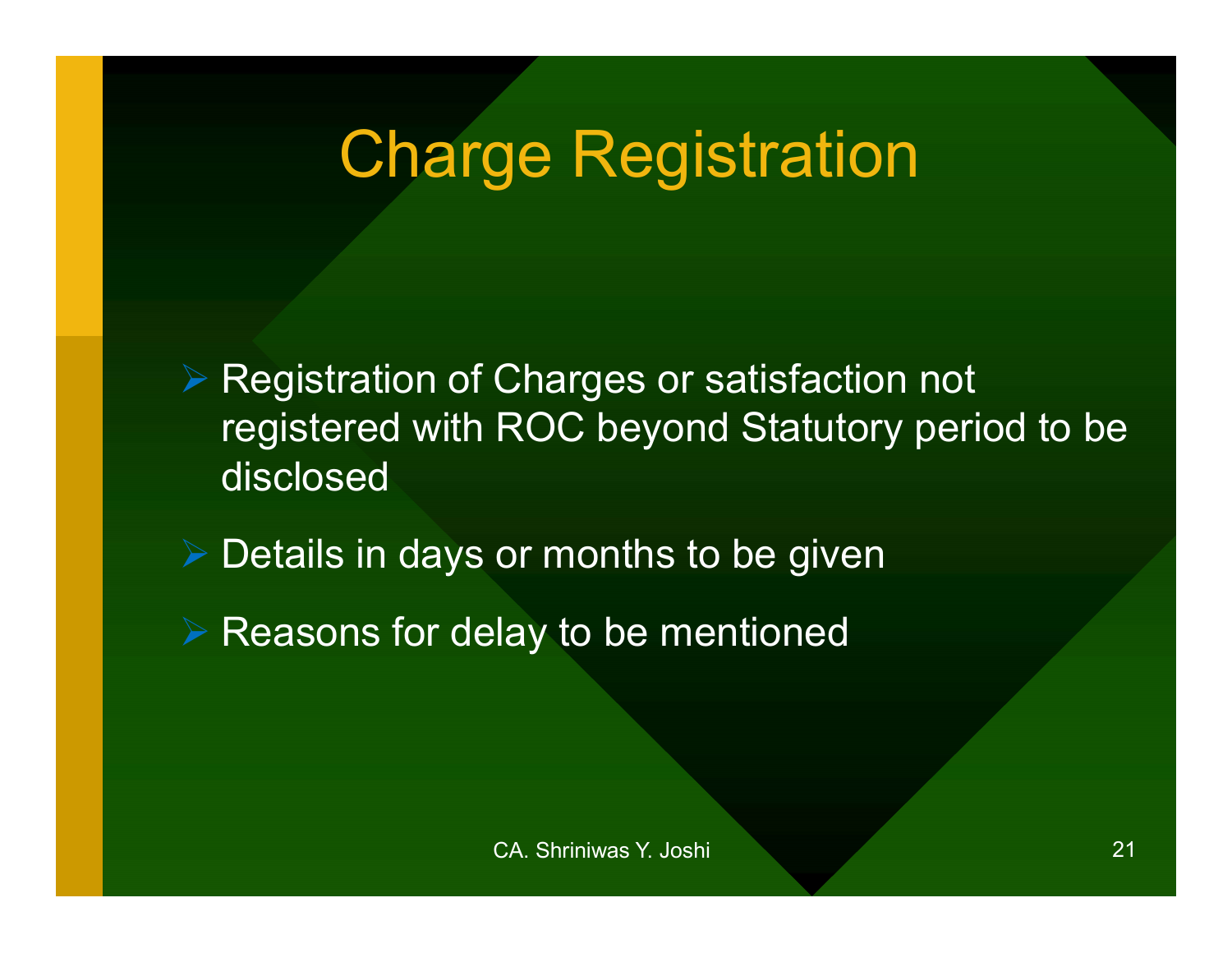#### Disclosure of Ratios

 $\triangleright$  Balance Sheet Ratios -

Current Ratio, Debt Equity Ratio, Debt Service Coverage Ratio, Return on Equity Ratio, Inventory Turnover Ratio, Trade Receivables Turnover Ratio, Trade Payable Turnover Ratio, Net Capital Turnover Ratio

**▶ Profit & Loss Ratio –** 

Net Profit Ratio, Return on Capital Employed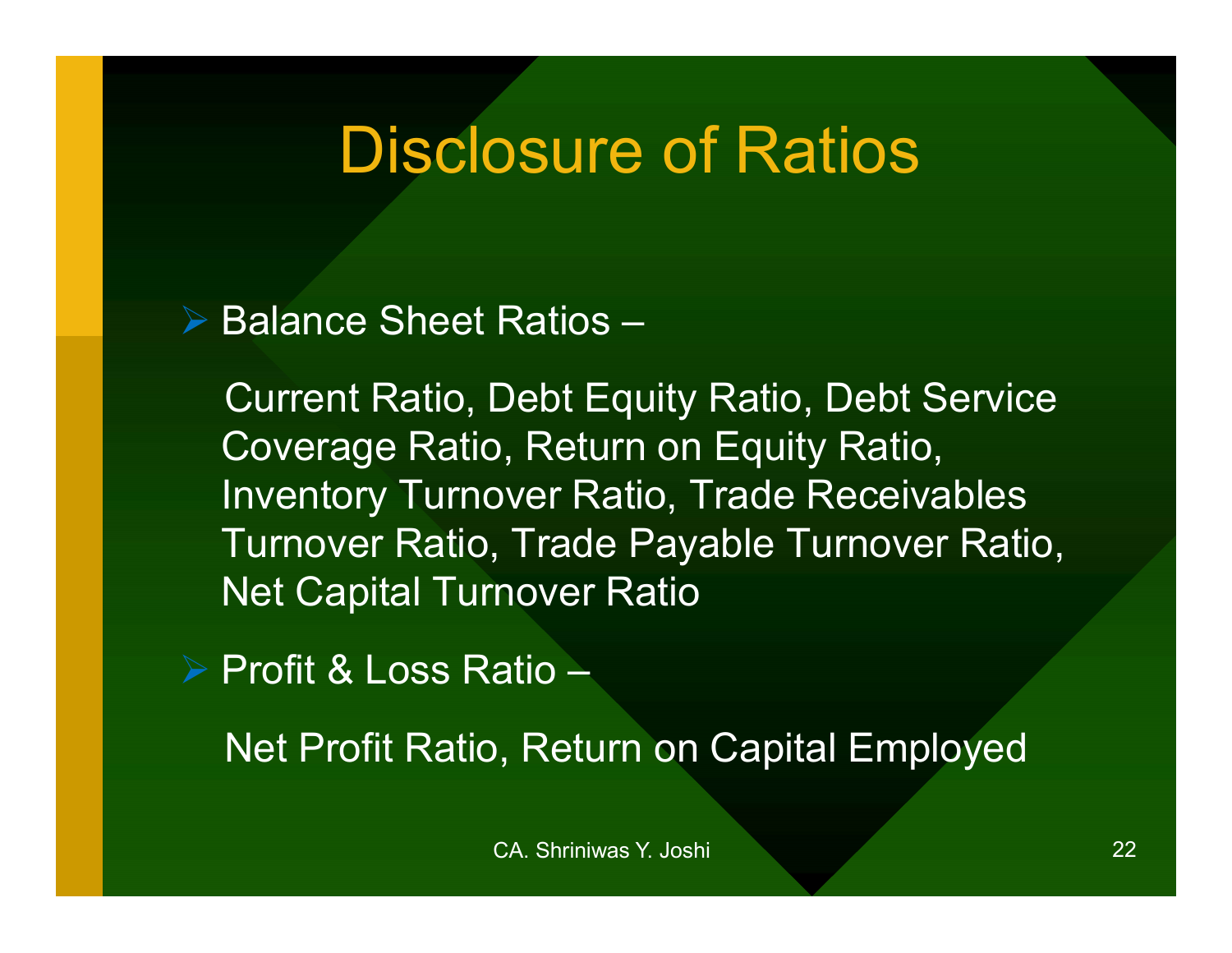# Disclosure of Analytical Ratios

- $\triangleright$  Change more than 25% as compared to previous year to be explained
- $\triangleright$  Items considered as part of numerator/denominator to have reference to respective line item in Financial Statements and Notes
- Consistency for periods and Industry Practice required.
	- Any change in numerator/denominator needs to be explained
- ▶ Ratios presented at other places in Annual Report should be consistent with Ratios mentioned in Financial **Statement** eriods and Industry Practice required.<br>
merator/denominator needs to be<br>
at other places in Annual Report<br>
ent with Ratios mentioned in Financial<br>
CA. Shriniwas Y. Joshi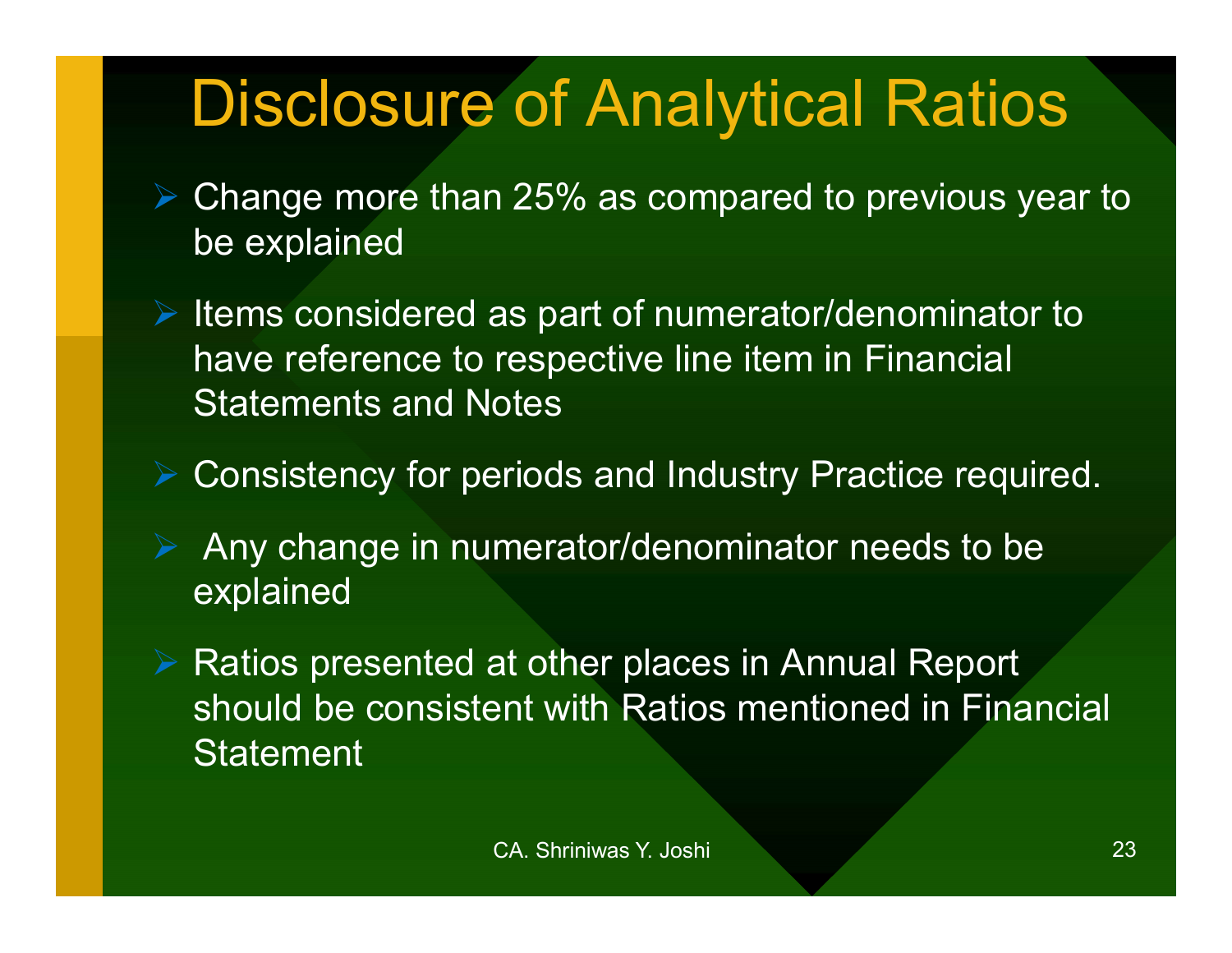## Utilization of Borrowed Funds and share premium

**► Covers understanding that such funds would be** lent or invested, directly or indirectly, in other entities or providing guarantee or security on behalf of ultimate beneficiary

**▶ Same for Company receiving funds** 

 Disclose date and amount of funds advanced or loaned or invested in intermediaries or ultimate beneficiary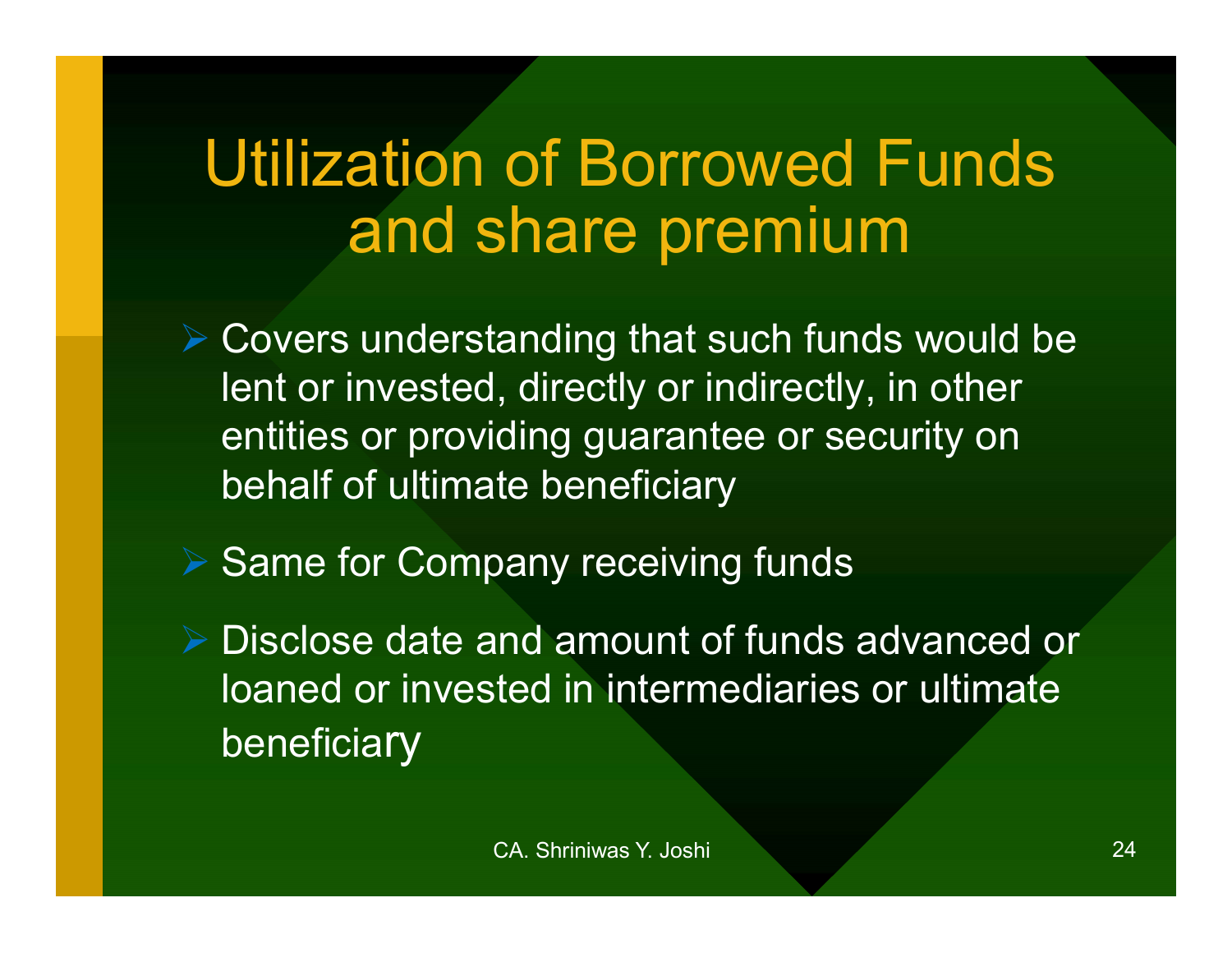# Utilization of Borrowed Funds and share premium

- $\triangleright$  Date and amount of loan or investment or guarantee, security of the like provided by or on behalf of the ultimate beneficiary
- **▶ Compliance with Foreign Exchange Management Act,** 1999, Companies Act, 2013 and Prevention of Money - Laundering Act, 2002 to be stated Preign Exchange Management Act,<br>
Not, 2013 and Prevention of Money -<br>
D2 to be stated<br>
Inding party should be decided on<br>
pjective of receiving or providing<br>
CA. Shriniwas Y. Joshi
- $\triangleright$  Intermediary and funding party should be decided on the basis of their objective of receiving or providing funds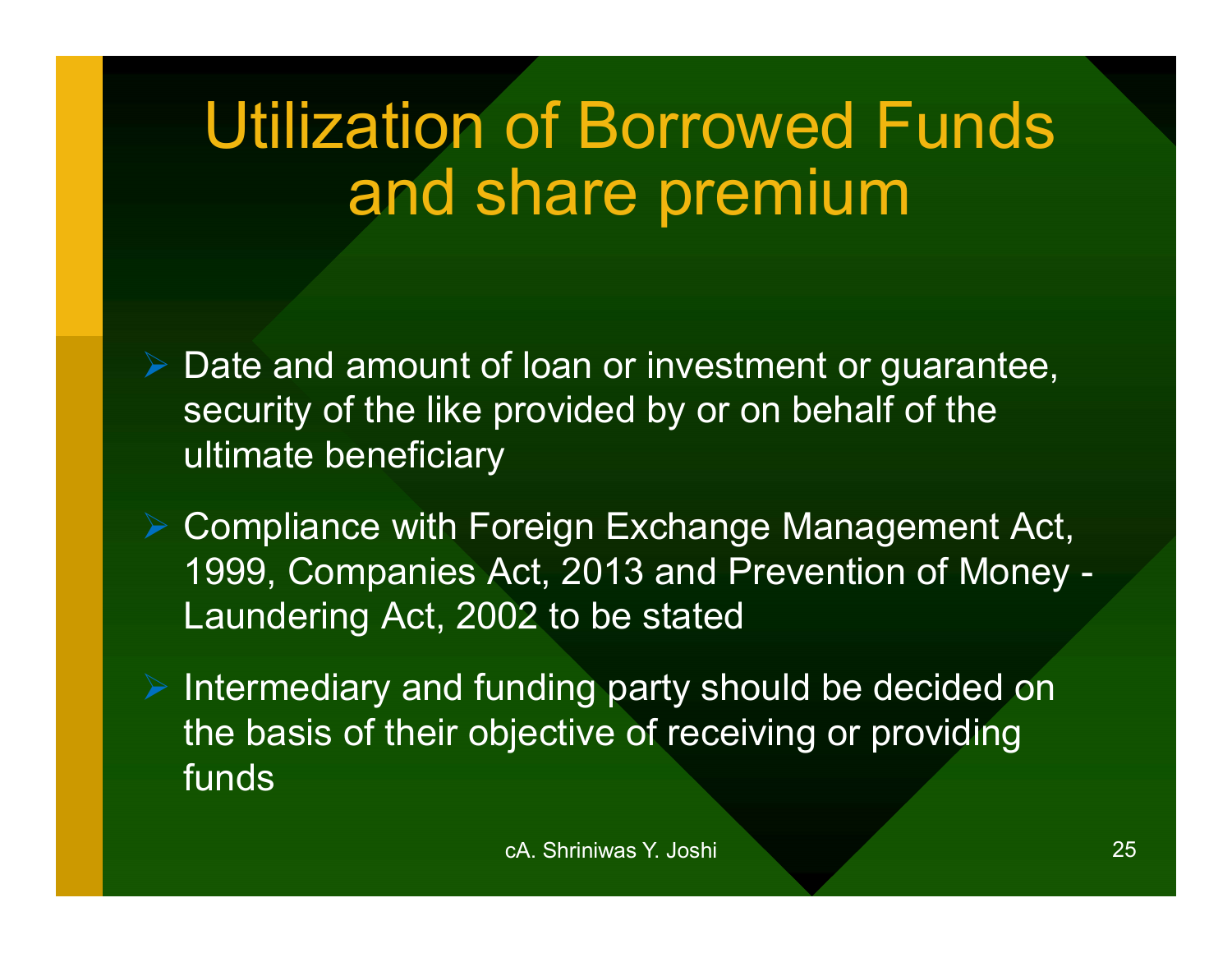# Utilization of Borrowed Funds and share premium

- ▶ Restrict disclosure of pass-through transactions during the current year only
- Utilization of Borrowed Funds<br>
and share premium<br>
> Restrict disclosure of pass-through transactions during<br>
the current year only<br>
> Complete details required such as Name, Registered<br>
Address, Government Identification Address, Government Identification Number and Relationship with Company making disclosure

 $\triangleright$  The understanding means appropriate evidence in the form of Board or Shareholders Resolutions, Investment Agreements, Share Purchase Agreements, Term Sheets or other documents, evidencing such understanding of overall transactions/flow of funds Philometrication Number and<br>
ompany making disclosure<br>
means appropriate evidence in the<br>
nareholders Resolutions, Investment<br>
Purchase Agreements, Term<br>
cuments, evidencing such<br>
verall transactions/flow of funds<br>
cA. Shr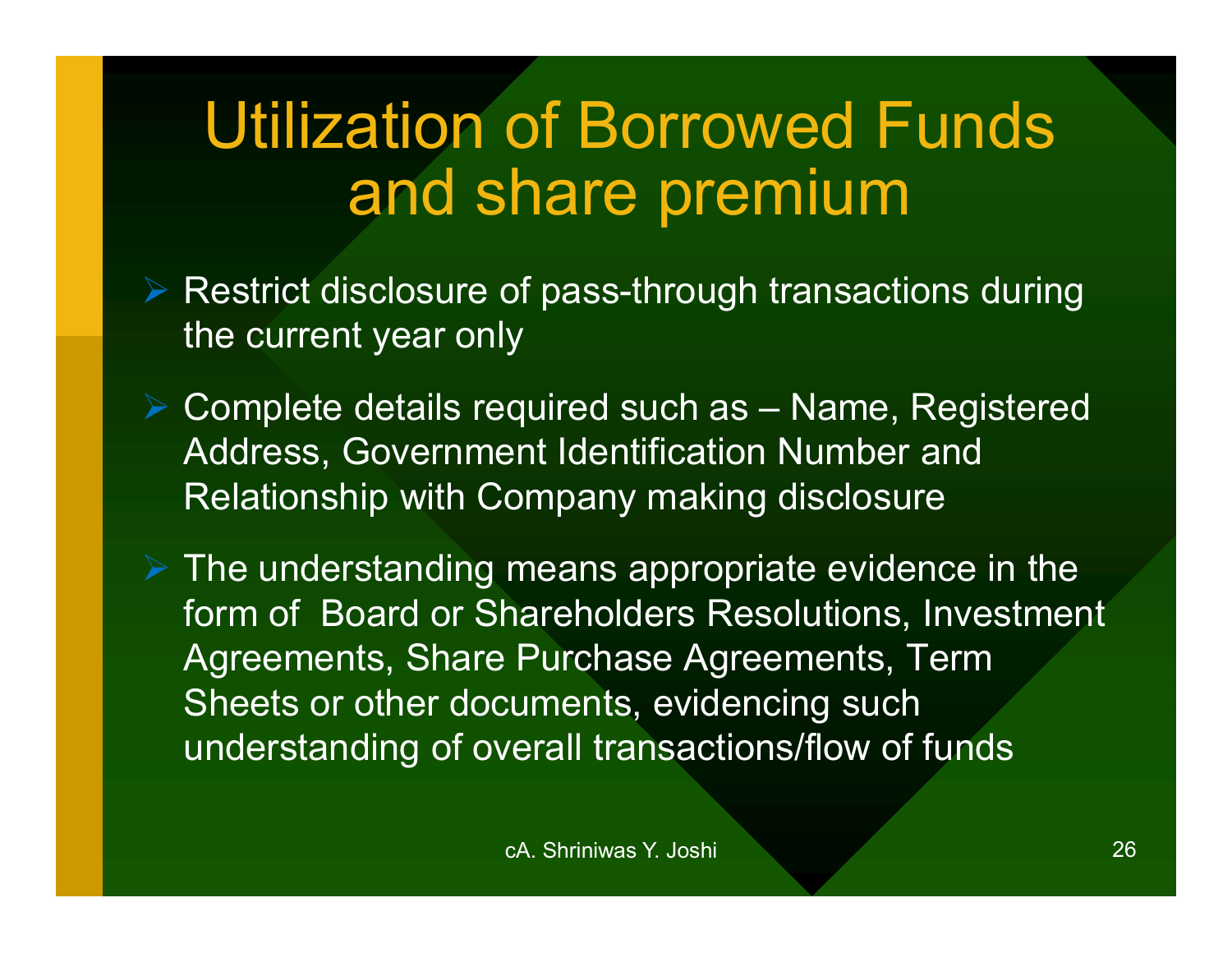# Benami Property

 $\triangleright$  Proceedings initiated or pending for holding any **Benami Property<br>Proceedings initiated or pending for hole<br>Details include year of acquisition, amore** 

 $\triangleright$  Details include year of acquisition, amount, details of beneficiary, whether accounted in the books, nature of proceedings and status of the same

 $\triangleright$  In case of dispute on the proceedings, state the period since the beginning of dispute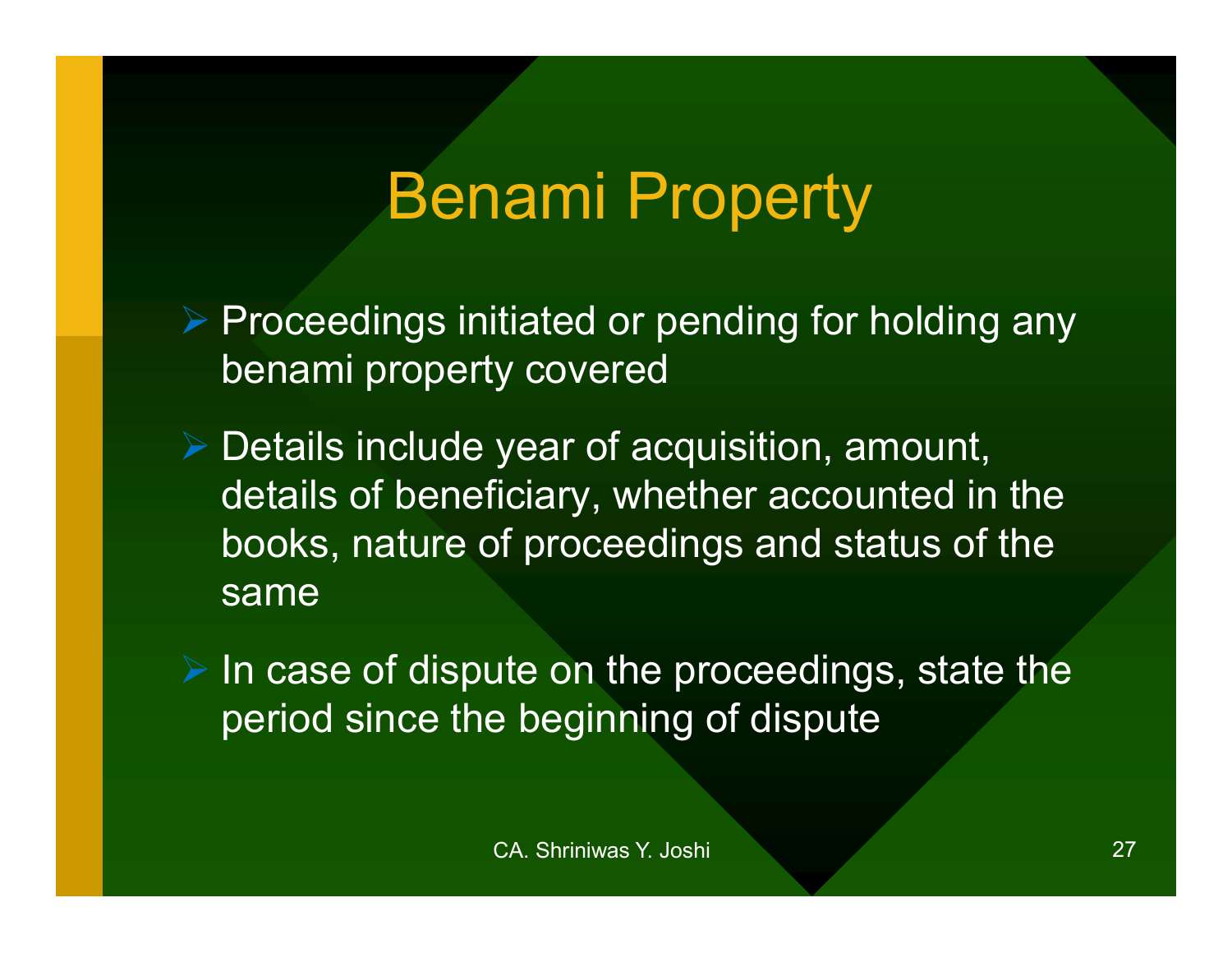# Wilful Defaulter

- Declaration by Bank or Financial Institution or other lender as well Wilful Defaulter<br>
> Declaration by Bank or Financial Institution or other<br>
lender as well<br>
> Declaration upto the date of approval of Financial<br>
Statement to be considered
	- Statement to be considered
- $\triangleright$  Declaration in the earlier year with continuing default also to be reported
	- Declaration only by Government or Government authorities to be considered in 'other lenders'
- CIBIL, CRIF, Equifax, Experian and CRILC sites to be seen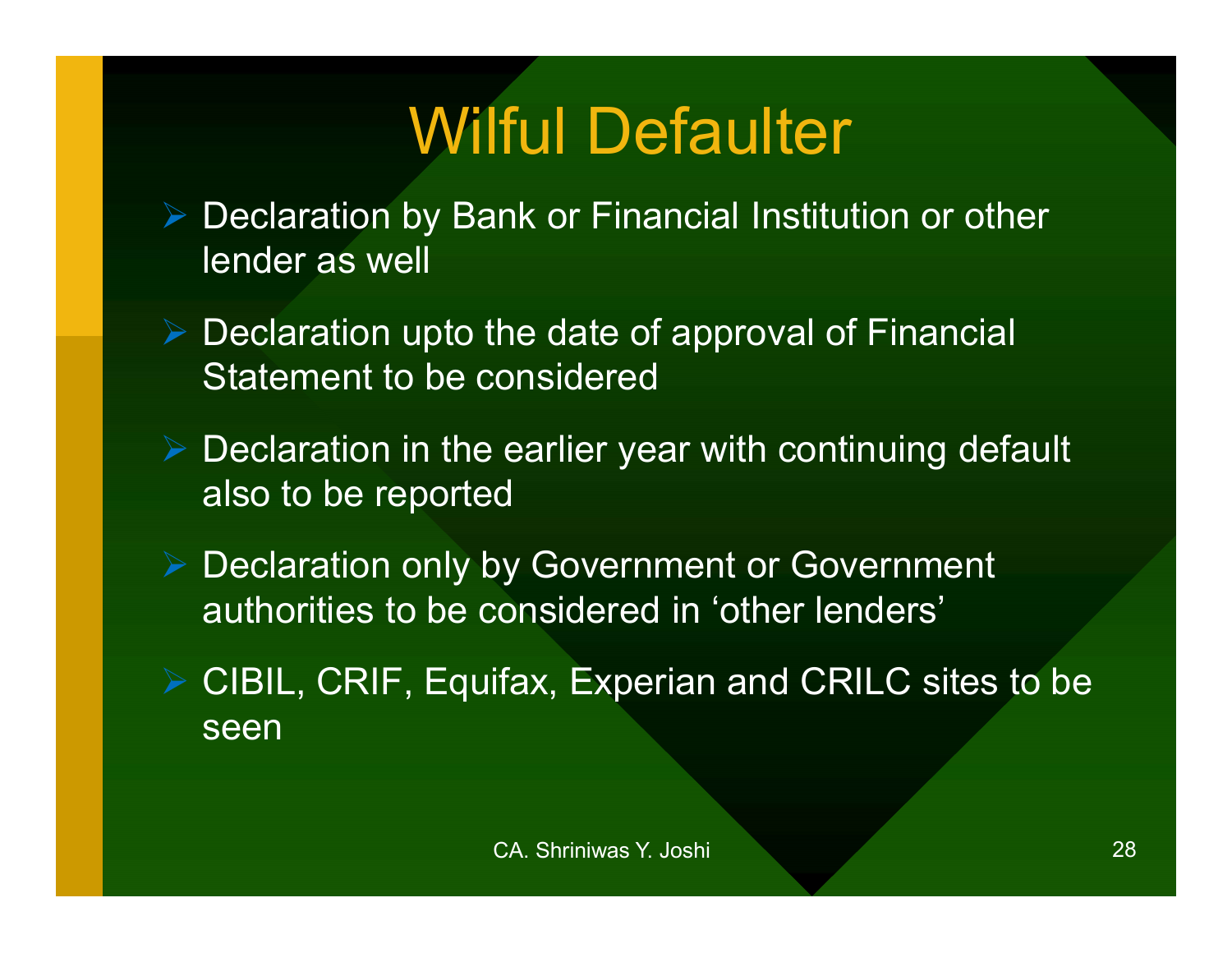## Income Surrendered or Disclosed in Tax Assessment

 $\triangleright$  Details of transactions not recorded in the books but surrendered or disclosed as Income under any Tax Assessment such as Search, Survey or otherwise

 Only voluntary admission to the addition of Income based on returns filed to be considered

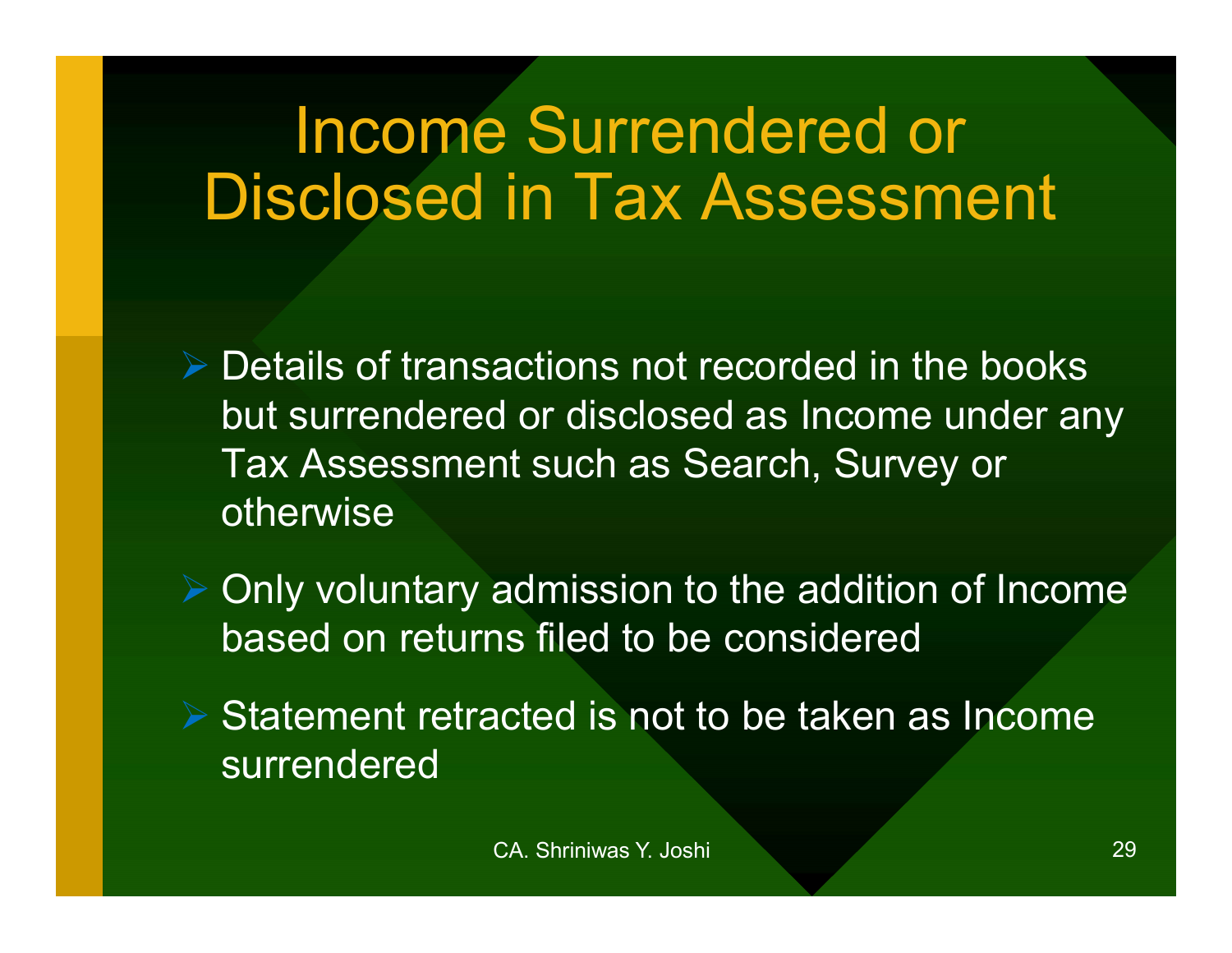## Income Surrendered or Disclosed in Tax Assessment

- Company disputing or not filing appeal is no presumption that Income is surrendered
- **▶ Reason for non-disclosure and/or non-recording to** be enquired and stated

**▶ Implication on Report on Internal Financial** Controls and modifications required in nature, timing and extent of audit procedures may be material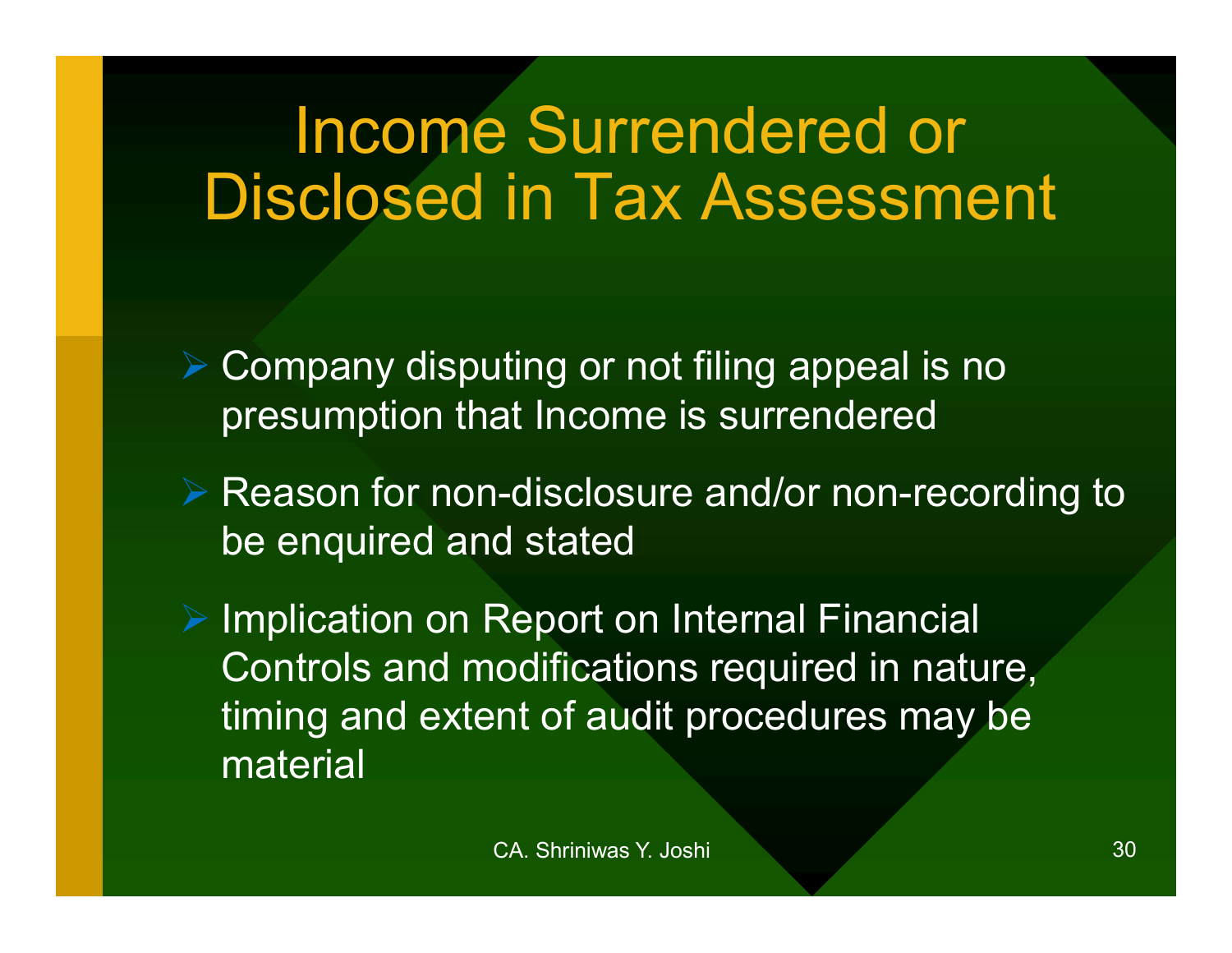## Crypto Currency or Virtual Currency

- $\triangleright$  Information on Trading or Investment in Crypto Currency or Virtual Currency required
- Virtual Currency may be convertible in to real currency or act as substitute for real currency
- ▶ Profit or Loss, Amount of currency held and deposits/advances collected from any person for Trading or Investing in Crypto Currency or Virtual Currency to be given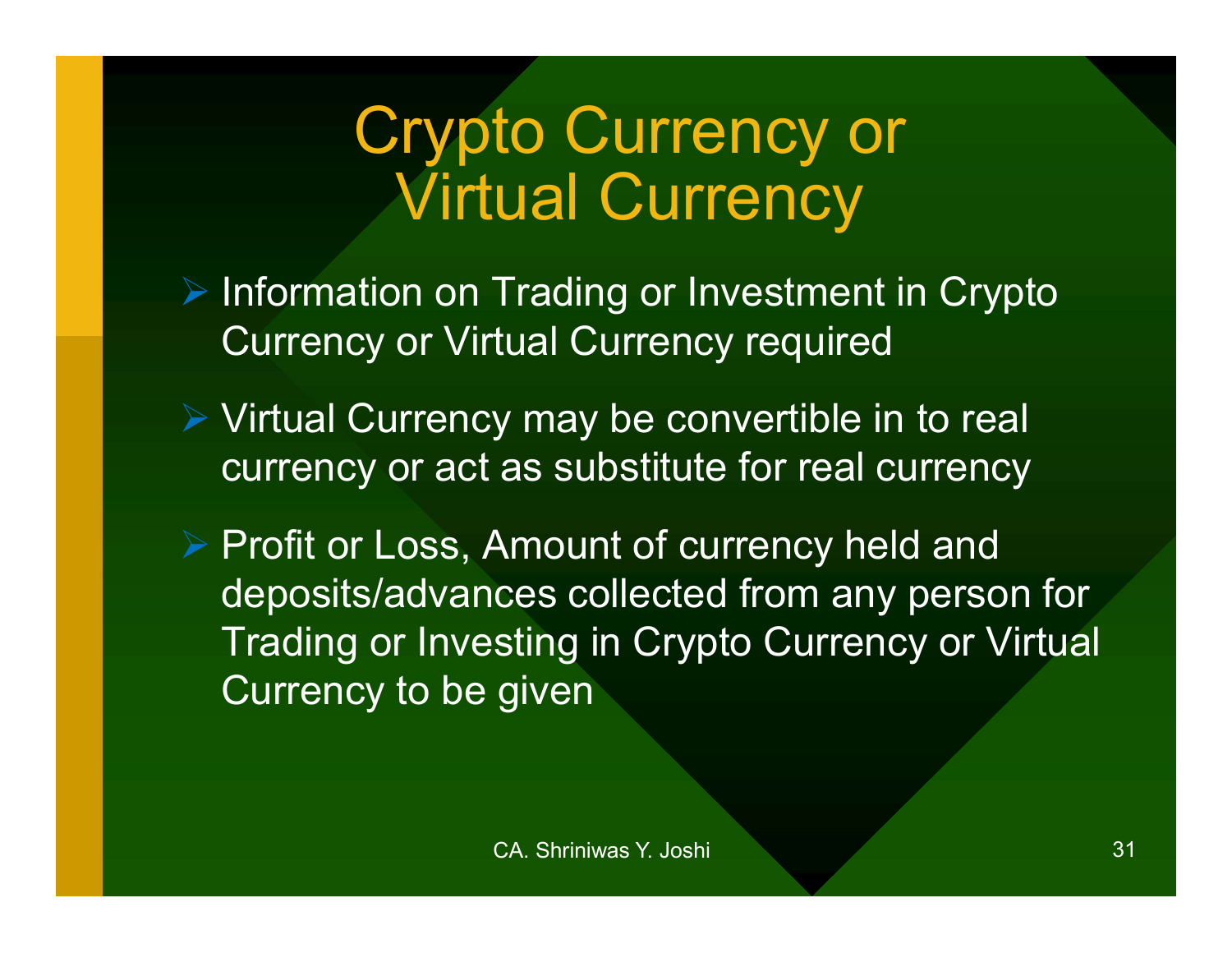### **Representations**

- $\triangleright$  Representations to MCA is being considered by ICAI on –
	- a. Materiality for presentation by Companies in Standalone Financial Statements
	- b. Exemption for Disclosure of beneficiary of funds raised or loaned by the company beyond two levels
	- c. Exemption for presentation of comparative figures for all new requirement